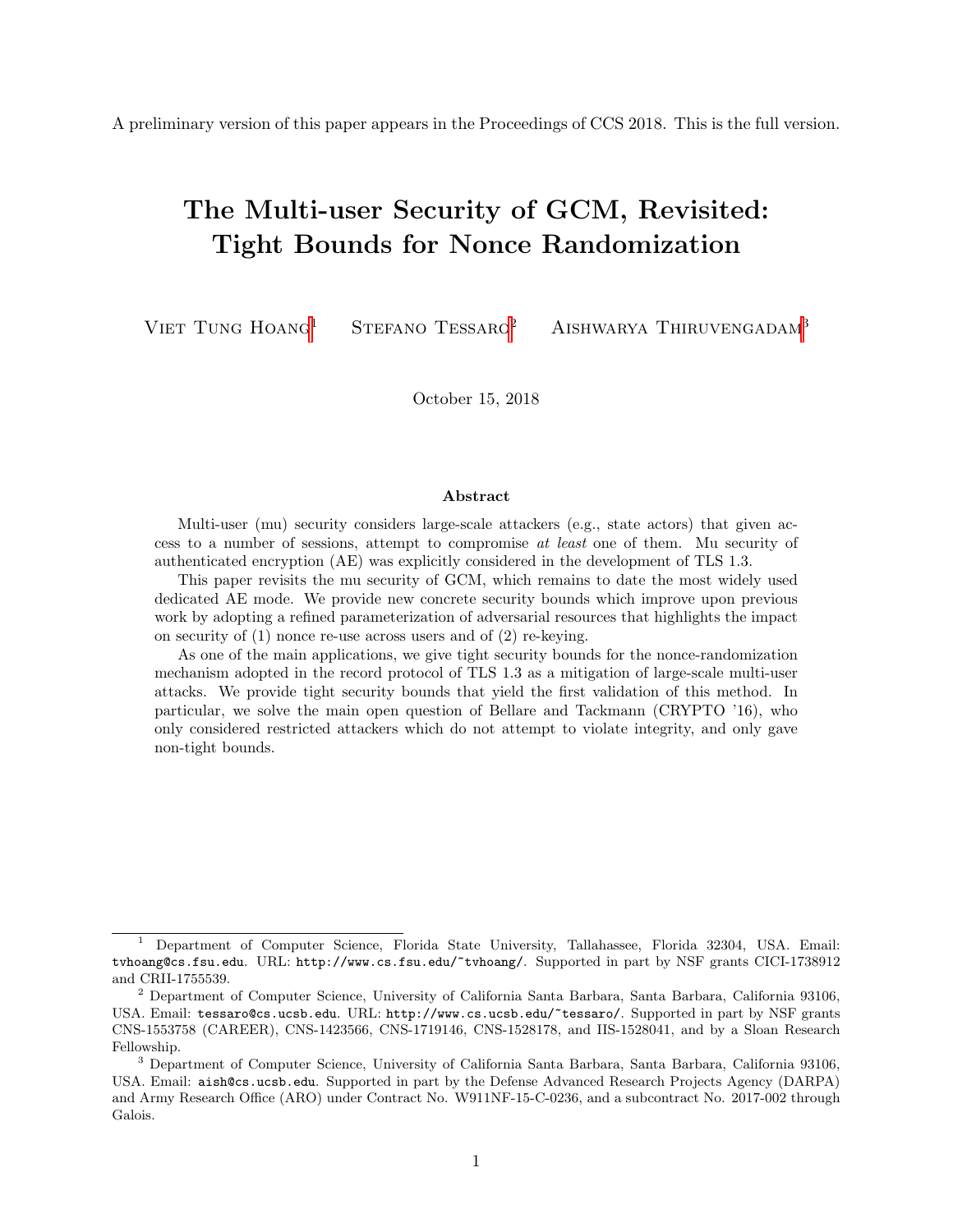# Contents

| $\mathbf{1}$ | Introduction                                                                                                |    |  |  |
|--------------|-------------------------------------------------------------------------------------------------------------|----|--|--|
|              | Mu Security and Nonce Randomization $\ldots \ldots \ldots \ldots \ldots \ldots \ldots \ldots \ldots$<br>1.1 |    |  |  |
|              | 1.2                                                                                                         |    |  |  |
|              | Preliminaries                                                                                               | 6  |  |  |
|              | 2.1                                                                                                         |    |  |  |
|              |                                                                                                             |    |  |  |
|              | 3 Multi-security of GCM                                                                                     | 8  |  |  |
|              |                                                                                                             | 8  |  |  |
|              | 3.2                                                                                                         | -9 |  |  |
|              | RGCM and the XOR transform                                                                                  | 17 |  |  |
| $5^{\circ}$  | The Concatenation transform                                                                                 |    |  |  |
|              | 6 Security with Public Salting                                                                              |    |  |  |
|              | References                                                                                                  |    |  |  |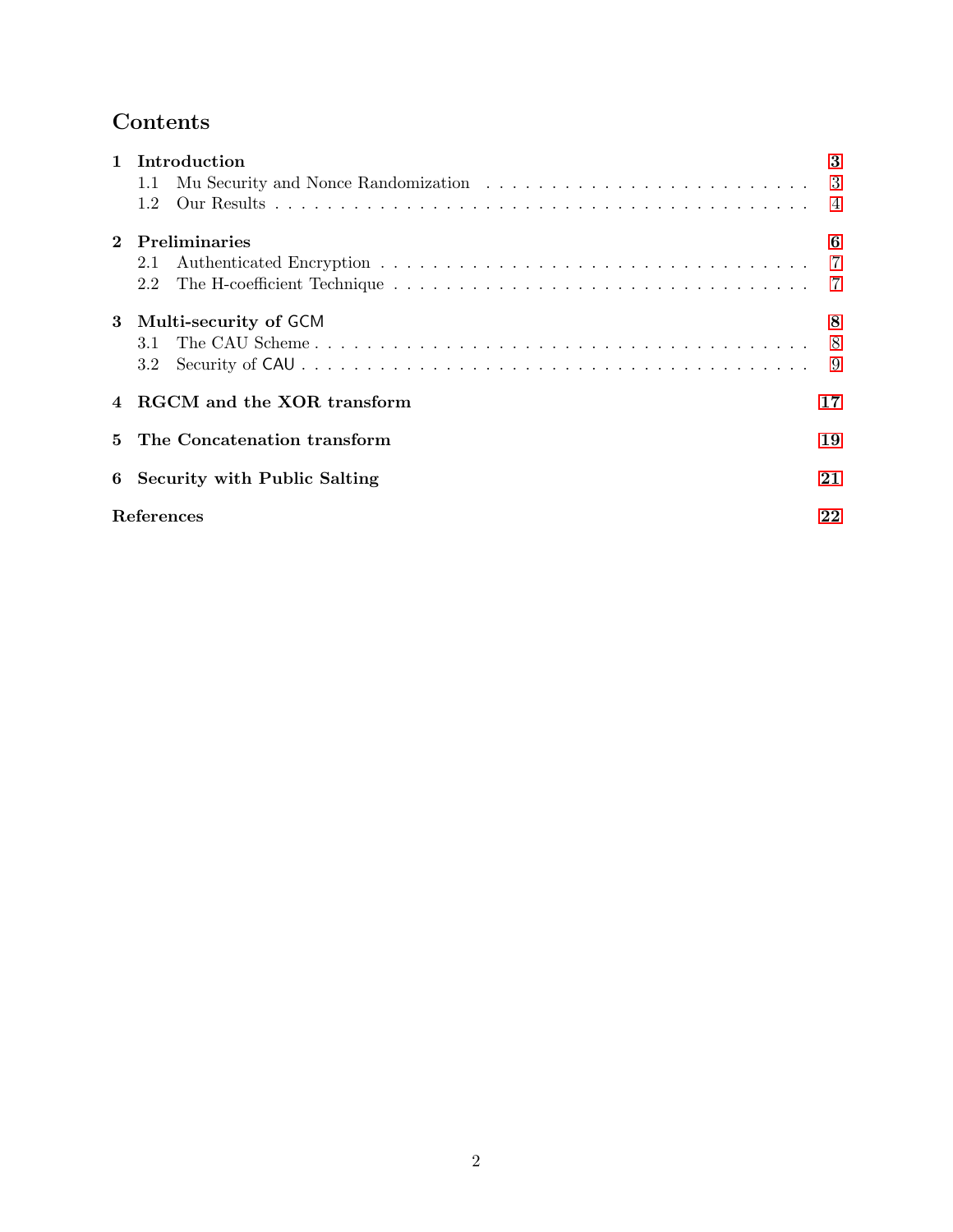### <span id="page-2-3"></span><span id="page-2-0"></span>1 Introduction

Authenticated Encryption (AE) is symmetric encryption that protects both confidentiality and integrity, and is arguably the most widely used primitive in applied cryptography–in particular, it protects data transmission in most in-use secure communication protocols like TLS, IPSec, SSH, WPA-2, SRTP, etc.

We consider an emerging concern in the Internet-wide adoption of AE, namely *large-scale adver*saries, like state actors, which can launch coordinated attacks against a large number u of sessions (e.g.,  $u = 2^{20}$  or  $2^{30}$ ), which all use the same cryptographic algorithms with independent keys. The setting of multi-user (mu) security, introduced by Biham [\[6\]](#page-21-1) in symmetric cryptanalysis and by Bellare, Boldyreva, and Micali [\[3\]](#page-21-2) in public-key cryptography, deals with such attacks. More precisely, it considers attackers who succeed as long as they can compromise at least one out of u sessions (referred to as "users"). As made evident in a series of recent works [\[23,](#page-22-0) [18,](#page-22-1) [2,](#page-21-3) [10,](#page-22-2) [11,](#page-22-3) [13,](#page-22-4) [7\]](#page-21-4), estimating how security degrades as u grows is a challenging technical problem that affects the real world: Indeed, the goal of mitigating mu attacks explicitly influenced design choices in the record protocol of TLS 1.3 [\[20,](#page-22-5) Appendix E.2], which have however been adopted without full validation, as we explain below.

Overview. This paper revisits AE, and more specifically the widely adopted Galois Counter-Mode (GCM) scheme [\[17\]](#page-22-6), in the mu setting. We prove new tight bounds for GCM which improve upon existing ones [\[5,](#page-21-5) [13\]](#page-22-4) by considering a fine-grained setting that assumes both  $(1)$  a bound d on the number of users re-using any particular nonce, and  $(2)$  a bound  $B$  on the amount of data encrypted by each user.

This allows us to analyze some deployment practices for GCM that have a positive impact on mu security. On the one hand, we show that frequent re-keying improves AE mu security. On the other hand, we show how mu security is affected by policies adopted to choose *nonces*, e.g., combining (secret) pseudorandom values and counters. We refer to such techniques as nonce randomization. We show, with precise tight bounds, that nonce randomization increases the mu security of AE, and apply this insight to GCM-based AE, confirming an intuition initially put forward in the design of TLS 1.3.[1](#page-2-2) We also show that already in-place nonce selection strategies in TLS 1.2 effectively improve mu security.

Prior to this work, Bellare and Tackmann (BT) [\[5\]](#page-21-5) were the only ones to rigorously study the specific GCM-based approach adopted by TLS 1.3. As we discuss below, their analysis is non-tight and only considers adversaries attempting to break confidentiality. Here, we complete the picture with tight bounds and full AE security, and resolve their main open question.

#### <span id="page-2-1"></span>1.1 Mu Security and Nonce Randomization

Here, we follow the conventional AEAD interface which allows us to (deterministically) encrypt a plaintext M, with a nonce N and associated data A as a ciphertext  $\mathcal{E}_K(N, A, M)$ . Security is meant to hold as long as no two pairs  $(M, A)$  are encrypted with the same N. (We will not discuss nonce-misuse resistance [\[21\]](#page-22-7) in this paper.)

THE MU SECURITY OF AE. One question is what is the best we can expect from an AE scheme in terms of its mu security. To this end, BT adapt a well-known generic key-recovery attack by Biham [\[6\]](#page-21-1) to AEAD. First, fix  $N^*$ ,  $A^*$  and  $M^*$ , and obtain their encryption with respect to u

<span id="page-2-2"></span><sup>&</sup>lt;sup>1</sup>As we detail below, such approaches were used before, but never was mu security suggested as an explicit motivation for nonce randomization before TLS 1.3.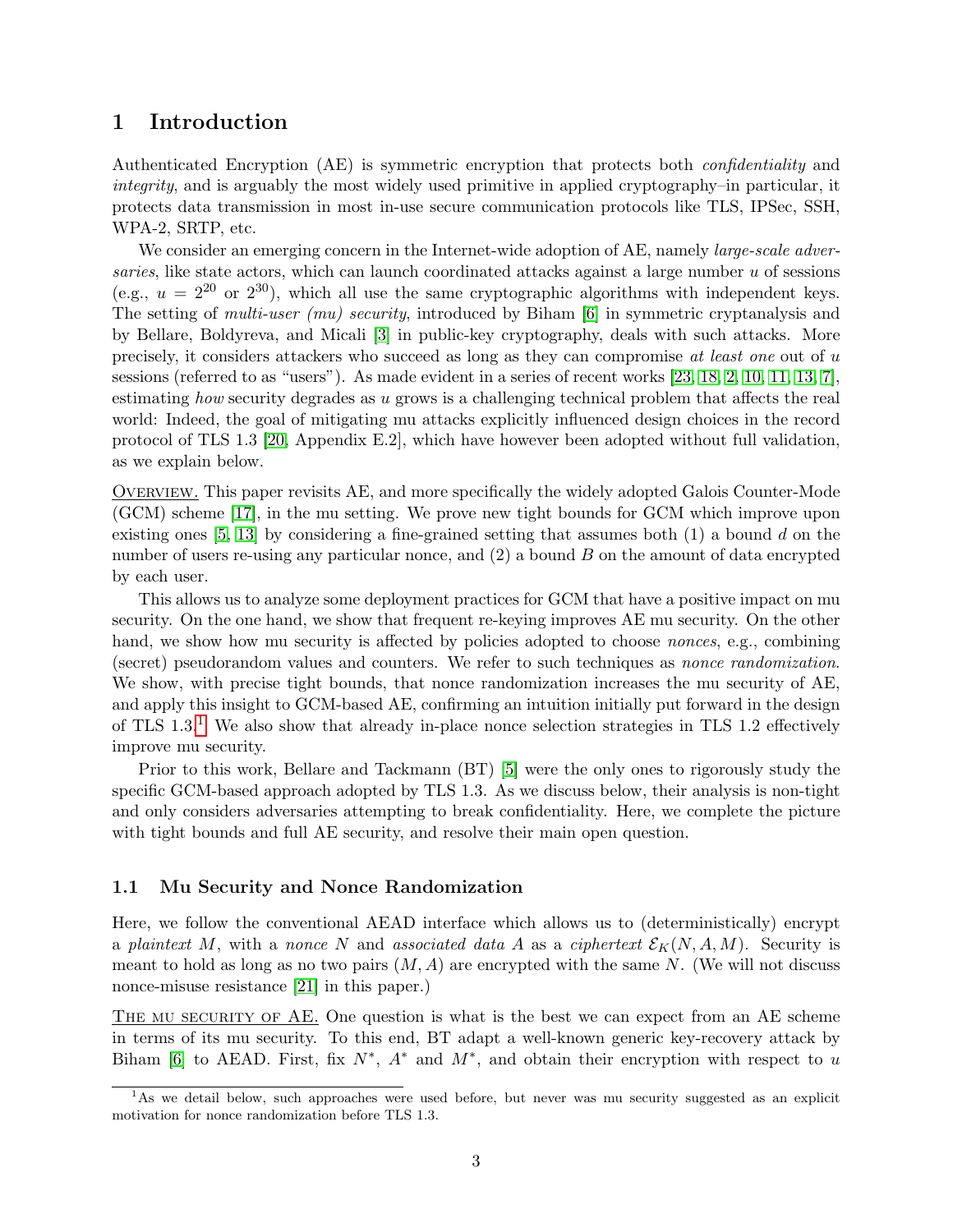<span id="page-3-1"></span>different users, which yields ciphertexts

$$
C_i = \mathcal{E}_{K_i}(N^*, A^*, M^*) , \quad i = 1, \dots, u ,
$$

where  $K_i$  is the key of the *i*-th user. The attacker's goal is to recover at least one of the  $K_i$ 's. To do so, it makes p key-guesses K (e.g., random ones), and for each guess, computes  $C =$  $\mathcal{E}_K(N^*, A^*, M^*)$ . If  $C = C_i$  for some i, then  $K = K_i$ . It is not hard to see that the probability that this attack succeeds is roughly  $u \cdot p/2^k$ , where k is the key-length (e.g.,  $k = 128$  in GCM based on 128-bit AES). Therefore, the effort to succeed is only  $p \approx 2^{k-\log(u)}$ .

NONCE RANDOMIZATION. The above generic attack is not always as threatening in practice, as in-place policies for choosing nonces limit its impact. Typically, an AE scheme would be invoked with a nonce N which combines a (usually public) part like a counter, to be sent along with the ciphertext, and an implicit part, often secret and already known by the endpoints (this could be generated as part of a prior handshake). McGrew [\[15\]](#page-22-8) gives an overview of such methods in an Internet Draft, and we refer to them as "nonce randomization" techniques.

For example, RFC 5288 [\[22\]](#page-22-9)–which describes the GCM ciphersuites for TLS 1.2–mandates nonces whose implicit part is a session-dependent (pseudo)random salt generated as part of the handshake. Thus, with u users, each nonce is re-used by (on average)  $u/2^{32}$  users, and in the above attack, each ciphertext C can thus be checked against at most  $u/2^{32}$  ciphertexts (rather than u), reducing the success probability to roughly  $u \cdot p/2^{160}$  for a 128-bit key.

An even more effective approach (at least with respect to preventing the above attack) are socalled "unpredictable nonces", and this is the approach taken by TLS 1.3 [\[20\]](#page-22-5) and previously used within the SRTP protocol  $[1]$ . Here, a secret random offset mask J is chosen, and then, whenever we need to encrypt a message with nonce  $N$ , it is encrypted with nonce  $N \oplus J$  instead. BT [\[5\]](#page-21-5) analyzed this method in the specific case of GCM used by TLS 1.3, casting it as a standalone AE scheme called RGCM. They fall short of a full analysis, however, giving merely non-tight bounds that confirm better-than-average passive (i.e., IND-CPA) security. We stress that integrity is even more fundamental in the mu setting – indeed, while a single session can abort after a failed verification attempt, mu attackers can spread forgery attempts across different users, making uncoordinated attack detection much harder.

We note that with the exception of the standardization of TLS 1.3 [\[20,](#page-22-5) Appendix E.2], the treatment of mu attacks has not been explicitly mentioned as a motivation, even though some of the published motivating work [\[16\]](#page-22-10) considered key-collision attacks arising from two users having the same key, which are of course special cases of mu attacks.

### <span id="page-3-0"></span>1.2 Our Results

In this paper, we complete the picture for the security of GCM in the multi-user setting with tight and more refined bounds. These will allow us to give precise bounds when nonce randomization policies are applied to GCM.

THE d-BOUNDED MODEL AND RGCM. Here, we consider the mu version of AE security from [\[5\]](#page-21-5). which requires indistinguishability from random ciphertexts in presence of a verification oracle. In addition, we adopt the model by Bose, Hoang, and Tessaro (BHT) [\[7\]](#page-21-4), which we refer to as the d-bounded model: it postulates that each nonce can be re-used by at most d users for encryption. More formally, the attacker gets to ask encryption queries of the form  $(i, N, A, M)$ , which produce an encryption  $\mathcal{E}_{K_i}(N, A, M)$  under the key  $K_i$  of the *i*-th user. Here, the constraints are that (1) for every i, no two queries with the same  $N$  are asked, and (2) for every  $N$ , there are at most  $d$ i's for which a query  $(i, N, A, M)$  is asked for *some M, A.* However, its queries to the verification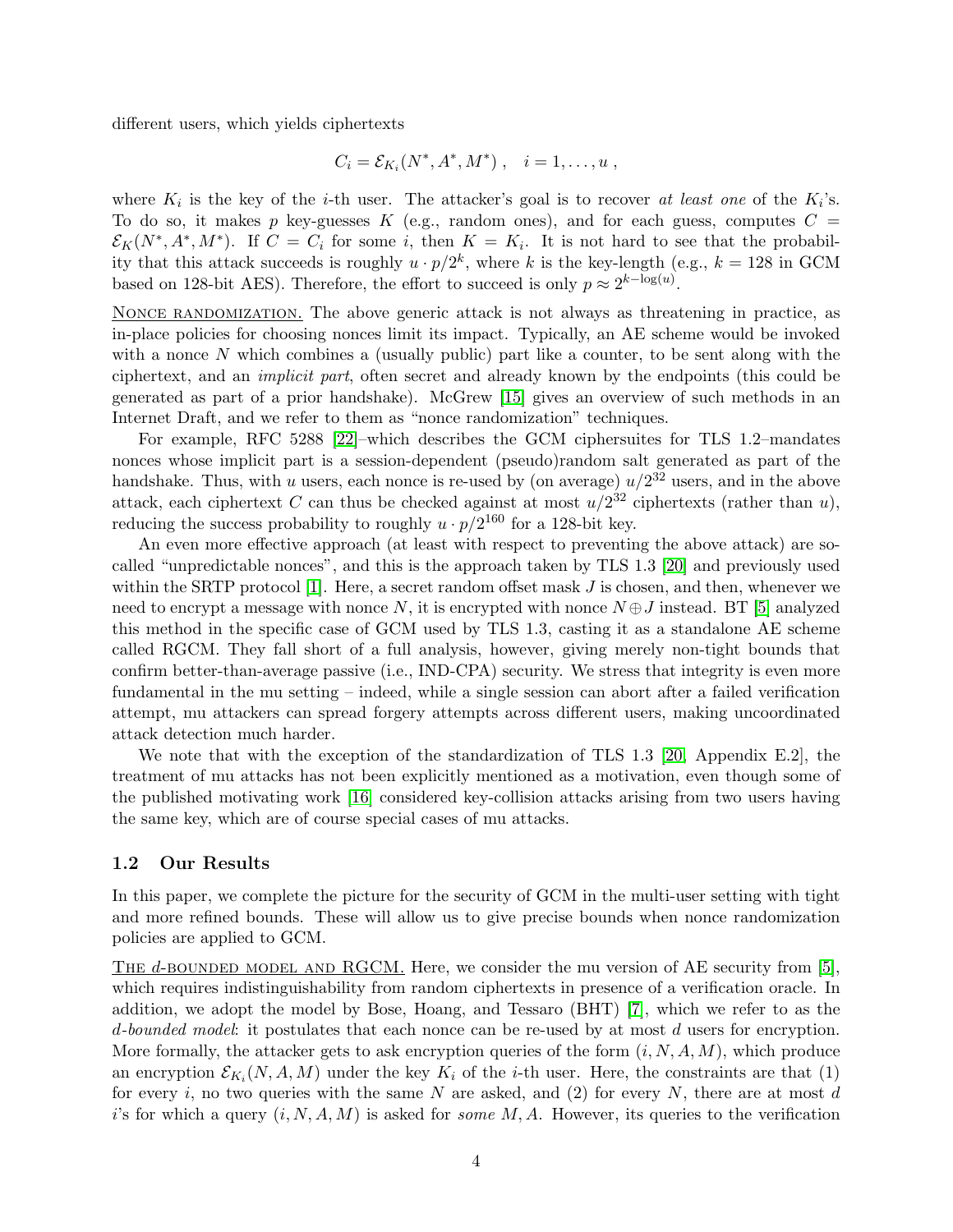<span id="page-4-2"></span>oracle are *unrestricted*, and take the form  $(i, N, A, C)$  and return true if and only if C is a valid ciphertext under  $K_i$  for N and A.

The goal is to give security bounds which are parameterized by d. Jumping ahead, this model allows us to see a nonce-randomization policy as part of the adversary which ensures a certain d when picking nonces.

Although we rely on the model proposed by BHT [\[7\]](#page-21-4), we emphasize that our security goal is different - we consider only nonce-respecting and do not consider misuse-resistance. While there is some conceptual overlap due to the settings, apart from relying on some balls-and-bins lemma from BHT our proofs proceed differently.

GCM IN THE d-BOUNDED MODEL. Our main technical result is an analysis of  $CAU - a$  generalization of GCM presented by BT – in the d-bounded model, assuming the underlying blockcipher is ideal. We show that for every adversary making q encryption/verification queries,  $p$  ideal-cipher queries, and encrypting/verifying overall  $\sigma$  blocks of data, the advantage of breaking CAU's AE security is of the order<sup>[2](#page-4-0)</sup>

$$
\frac{d(p+q)+n(p+q+\sigma)}{2^k}+\frac{\sigma B}{2^n}
$$

where k and n are the blockcipher key and block length, respectively, and B is a bound on the number of blocks encrypted per user. We stress that our bound does not depend on the number of users  $u$ , which can depend on adaptive choice of the adversary, and can be as high as  $q$ .

In comparison, BT [\[5\]](#page-21-5) show a bound for the case where d is unbounded (i.e.,  $d = u$ ) of order<sup>[3](#page-4-1)</sup>

$$
\frac{u(u+p)}{2^k}+\frac{u\sigma^2}{2^n}
$$

This bound was (somewhat implicitly) improved later by [\[13\]](#page-22-4), essentially improving the second term to  $\frac{\sigma^2}{2^n}$  only, which is the (tight) single-user bound [\[12\]](#page-22-11).

WHY THIS BOUND MATTERS. Our bound is interesting for its parameterization: It shows that when  $d$  is small, the security increases substantially, and this will enable an analysis of nonce randomization techniques. Even for the  $u = d$  case, the parameterization with B shows important insights: First off, if we have u users, all transmitting roughly the same amount of data  $B := \sigma/u$ , the term becomes  $\sigma^2/(u2^n)$ -much better than  $\sigma^2/2^n$  as u grows. Moreover, users normally re-key, ensuring no session transmits too much data, and thus generally  $B$  can be fixed independently of  $\sigma$ -moreover, the smaller (i.e., we re-key more often), the better. If for instance,  $B = 2^{33}$ ,  $n = 128$ , then this allows each user/session to encrypt up to  $2^{40}$  bits =  $2^{32}$  bytes = 4.3 GB, yet the term becomes  $\sigma/2^{95}$ .

Nonce randomization methods: Generic transforms. We cast both nonce-randomization schemes discussed above as generic transformations building an AE scheme with longer keys from one with shorter ones. The first one implements unpredictable nonces, as in TLS 1.3 and SRTP, and we refer to it as  $XN$ . If the underlying scheme uses a key K of length k and nonce length r, the resulting scheme uses a key K || J of length  $k+r$ . If we denote by  $\mathcal E$  the encryption of the given AE scheme, the encryption  $\mathcal{E}^*$  is such that

$$
\mathcal{E}^*(K \parallel J, N, A, M) = \mathcal{E}(K, N \oplus J, A, M) .
$$

Note that XN still has r-bit nonces. For the specific case where  $\mathcal E$  comes from GCM, BT refer to this construction as RGCM.

<span id="page-4-1"></span><span id="page-4-0"></span> $^2\rm{We}$  omit lower-order terms, and small constant factors.

<sup>&</sup>lt;sup>3</sup>For ease of comparison and to their advantage, we are replacing  $q\ell$  used by BT, where  $\ell$  is the maximal block length of an encrypted/verified message, with  $\sigma$ .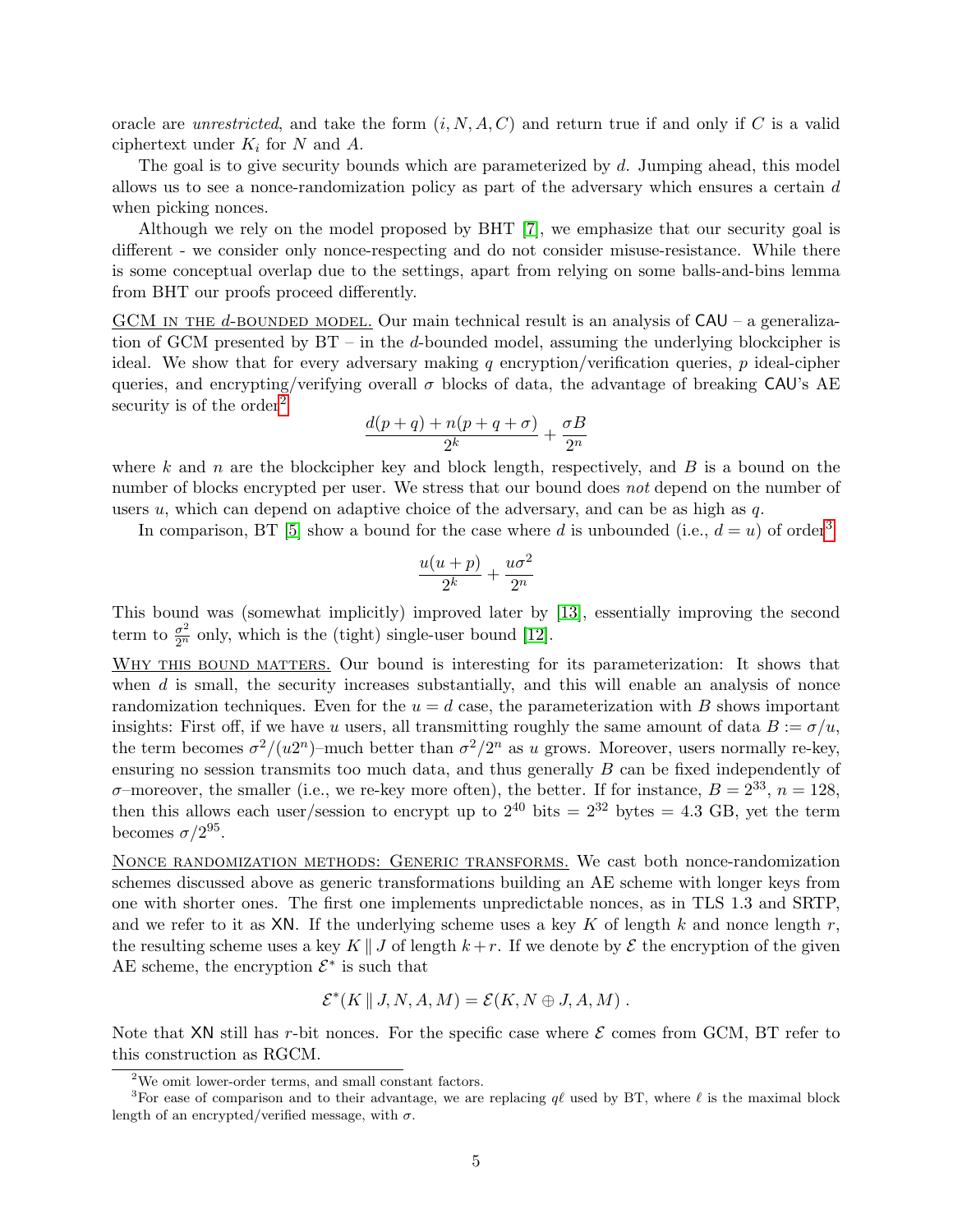<span id="page-5-1"></span>An alternative construction, which reflects what is adopted in TLS 1.2, for example, is what we refer to as CN. Here, for a parameter  $t < r$ , the key is  $(k + t)$ -bits long (and has form  $K \parallel J$ ), and the resulting nonce length is  $r - t$ . Then, we let

$$
\mathcal{E}^*(K \parallel J, N, A, M) = \mathcal{E}(K, J \parallel N, A, M) .
$$

We are not aware of this construction having been studied explicitly.

We prove generic results that relate the security of the XN and CN constructions to the dbounded security of the underlying AE. The intuition why this is possible is quite clear: For XN, for example, every time an encryption query  $(i, N, A, M)$  is made, this reflects itself to encrypting with  $\mathcal E$  using nonce  $N' = N \oplus J_i$ , where  $J_i$  is user i's J-component of the key. This ensures that no  $N'$  is re-used across too many users–a fact that relies on the  $J_i$ 's being secret, and a balls-into-bins argument. In fact, because the  $J_i$ 's are secret, it turns out that a bound in a weaker version of the model, where nonces are re-used for at most  $d$  users also in verification queries, is enough. We briefly discuss below applications that require the stronger model.

BOUNDS FOR RGCM: OLD AND NEW. One main consequence when instantiating XN with GCM and our analysis in the d-bounded model is that we can provide a complete and tight analysis of RGCM which substantially improves upon [\[5\]](#page-21-5). Their analysis only shows RGCM is no less secure than GCM, and give an improved bound which only considers attackers not making verification queries. BT's bound is of the order (parameters as above, and  $r$  is the nonce length)

$$
\frac{u^2 + 40p}{2^k} + \frac{u\sigma^2}{2^n} + \frac{up\sigma}{2^{k+n}} + \frac{upq}{2^{k+n}}.
$$

For example, if  $k = 128$ , then u can be at most  $2^{64}$ .

We show a much stronger bound, crucially also taking into account verification queries. As long as  $q \leq 2^{r(1-\epsilon)}$  for some small constant  $\epsilon > 0$ , our bound is of the order

$$
\frac{n(p+\sigma)}{2^k} + \frac{\sigma B}{2^n} + \frac{\sigma^2 + pq}{2^{k+n}}.
$$
\n<sup>(1)</sup>

PUBLIC SALTING. The XN and CN constructions reflect practical usage, and keep the value J secret. However, as we discuss briefly below in the paper, our result in the d-bounded model enables us to give a much stronger result which does not require  $J$  to be secret at all, as long as nonces are not chosen arbitrarily by the adversary.

For example, if each user encrypts using nonces  $J_i \oplus 0, J_i \oplus 1, J_i \oplus 2, \ldots$  and makes nonces public (thus  $J_i$  is known to the adversary for each i), we can think of this as a particular adversary attacking AE security of GCM and using such nonces. Then, our bound on GCM implies similar security as that of RGCM without making  $J$  secret (thus saving on key length). In particular, our bound holds even if the attacker attempts verification queries with arbitrary repeating nonces.

THE IDEAL-CIPHER MODEL. This paper relies on ideal models, and in particular, the ideal-cipher model, for its analyses. This is a common trait of most analyses in the mu regime–one issue is that we are particularly concerned here with how local computation (approximated by the  $p$  ideal cipher queries) affects security, and classical assumptions on blockciphers (PRP security) are not helpful in making this type of statements.

### <span id="page-5-0"></span>2 Preliminaries

NOTATION. Let  $\varepsilon$  denote the empty string. For a finite set S, we let  $x \leftarrow s S$  denote the uniform sampling from S and assigning the value to x. Let  $|x|$  denote the length of the string x, and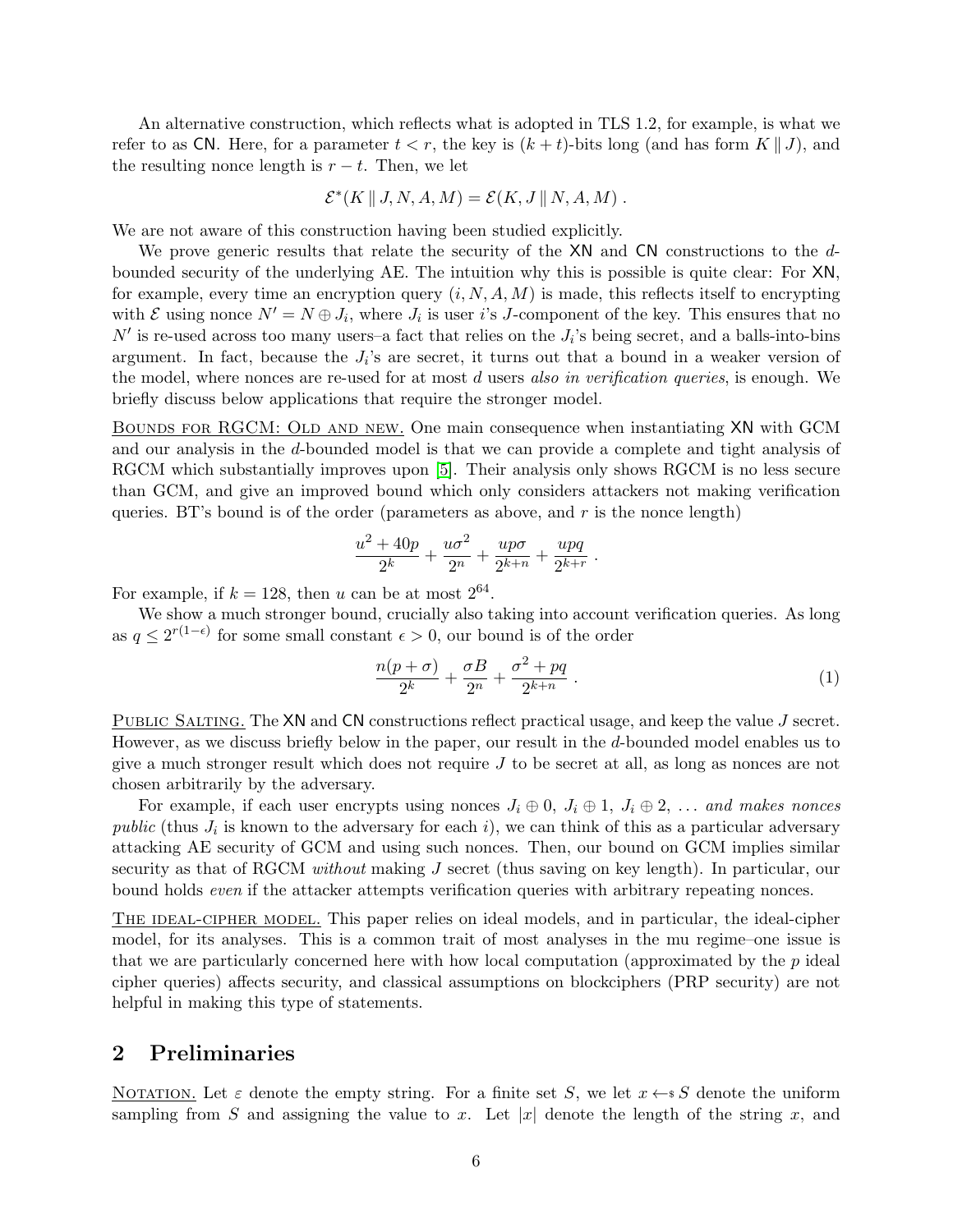<span id="page-6-2"></span>for  $1 \leq i \leq j \leq |x|$ , let  $x[i, j]$  (and also  $x[i : j]$ ) denote the substring from the *i*th bit to the jth bit (inclusive) of x. If A is an algorithm, we let  $y \leftarrow A(x_1, \ldots; r)$  denote running A with randomness r on inputs  $x_1, \ldots$  and assigning the output to y. We let  $y \leftarrow s A(x_1, \ldots)$  be the result of picking r at random and letting  $y \leftarrow A(x_1,...;r)$ . In the context that we use a blockcipher  $E: \{0,1\}^k \times \{0,1\}^n \to \{0,1\}^n$ , the block length of a string x, denoted  $|x|_n$ , is  $\max\{1, |x|/n\}$ .

### <span id="page-6-0"></span>2.1 Authenticated Encryption

An AE scheme  $\Pi$  is a triple  $(K, \mathcal{E}, \mathcal{D})$  with message space M and nonce space N. The encryption scheme  $\mathcal E$  takes as input a key  $K \in \mathcal K$ , a nonce  $N \in \mathcal N$ , associated data  $A \in \{0,1\}^*$ , a message  $M \in \mathcal{M}$ , and deterministically returns a ciphertext  $C \leftarrow \mathcal{E}_K(N, A, M)$ . The decryption scheme  $D$ takes as input a key  $K$ , a nonce  $N$ , associated data  $A$ , a ciphertext  $C$ , and returns either a message  $M \in \mathcal{M}$ , or the error symbol  $\perp$ . We require that, if  $C \leftarrow \mathcal{E}_K(N, A, M)$  then  $M \leftarrow \mathcal{D}_K(N, A, C)$ , for correctness.

MU SECURITY OF AE. Let  $\Pi[E] = (\mathcal{K}, \mathcal{E}, \mathcal{D})$  be an AE scheme on top of an ideal cipher E:  $\{0,1\}^k \times \{0,1\}^n \to \{0,1\}^n$ . Let A be an adversary. Define

$$
\mathbf{Adv}_{\Pi[E]}^{\mathrm{mu-ae}}(\mathcal{A}) = \Pr[\mathrm{Real}_{\Pi[E]}^{\mathcal{A}} \Rightarrow 1] - \Pr[\mathrm{Rand}_{\Pi[E]}^{\mathcal{A}} \Rightarrow 1],
$$

where games  $\text{Real}_{\Pi[E]}^{\mathcal{A}}$  and  $\text{Rand}_{\Pi[E]}^{\mathcal{A}}$  are defined in Fig. [1.](#page-7-2) Under each game, the adversary  $\mathcal{A}$ is given access to three oracles ENC, VF, and PRIM. For encryption queries  $Enc(i, N, A, M)$ , we require that the adversary must not repeat the pairs  $(i, N)$ . The adversary can repeat nonces in the verification queries  $V_{F}(i, N, A, C)$ , but to avoid trivial wins, once the adversary queries  $Enc(i, N, A, M)$  to receive C, it is prohibited from querying  $V_{F}(i, N, A, C)$ .

We say that an adversary is  $d$ -repeating if it never uses the same nonce for more than  $d$  users in encryption queries. We stress that a d-repeating adversary can still repeat nonces across different users in verification queries as often as it wishes. The single-user setting corresponds to  $d = 1$ .

We say that an adversary is *strongly d-repeating* if for both encryption and verification queries, it never uses the same nonce for more than d users. While this restriction on verification queries seems impossible to enforce, we shall see later that the mu-security of RGCM against a generic adversary can be reduced to the mu-security of GCM against a strongly d-repeating adversary, for some small constant d. Similarly, the mu-security of the GCM scheme used in TLS 1.2 can be reduced to the mu-security of GCM against a strongly d-repeating adversary for an appropriate choice of d.

When we consider security against (strongly) d-repeating adversaries, we informally refer to this as the d-bounded model.

#### <span id="page-6-1"></span>2.2 The H-coefficient Technique

Systems and Transcripts. Following the notation from [\[10\]](#page-22-2) (which was in turn inspired by Maurer's framework [\[14\]](#page-22-12)), it is convenient to consider interactions of a distinguisher  $\mathcal A$  with an abstract system  $S$  which answers  $A$ 's queries. The resulting interaction then generates a transcript  $\tau = ((X_1, Y_1), \ldots, (X_q, Y_q))$  of query-answer pairs. It is known that S is entirely described by the probabilities  $p_S(\tau)$  that correspond to the system S responding with answers as indicated by  $\tau$ when the queries in  $\tau$  are made.

We will generally describe systems informally, or more formally in terms of a set of oracles they provide, and only use the fact that they define corresponding probabilities  $p_S(\tau)$  without explicitly giving these probabilities. We say that a transcript  $\tau$  is valid for system **S** if  $p_S(\tau) > 0$ .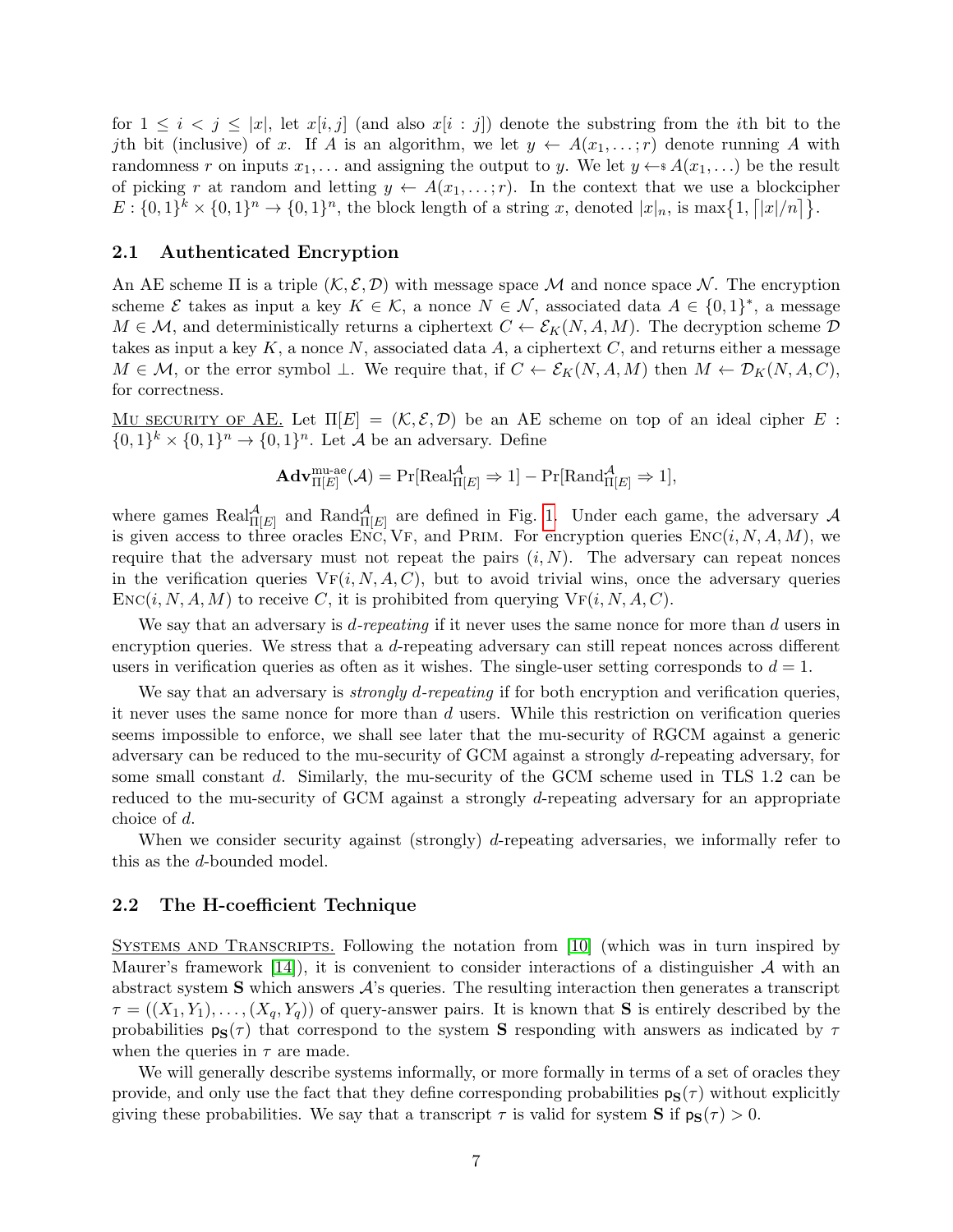<span id="page-7-4"></span>

| <b>Game</b> Real $_{\Pi[E]}^{\mathcal{A}}$                                                             | <b>Game</b> Rand $_{\Pi[E]}^{\mathcal{A}}$                                               |  |
|--------------------------------------------------------------------------------------------------------|------------------------------------------------------------------------------------------|--|
| $K_1, K_2, \dots \leftarrow \mathcal{K}; \; b' \leftarrow \mathcal{A}^{\text{ENC,VF,PRIM}};$ return b' | $b' \leftarrow \mathcal{A}^{\text{ENC,VF,PRIM}};$ return $(b' = 1)$                      |  |
| procedure $Enc(i, N, A, M)$<br>return $\mathcal{E}_{K_i}(N, A, M)$                                     | procedure $\text{Enc}(i, N, A, M)$<br>$C \leftarrow \{0, 1\}^{ M  + \lambda}$ ; return C |  |
| procedure $VF(i, N, A, C)$                                                                             | procedure $VF(i, N, A, C)$                                                               |  |
| $V \leftarrow \mathcal{D}_{K_i}(N, A, C);$ return $(V \neq \bot)$                                      | return false                                                                             |  |
| procedure $P_{\text{RIM}}(J, X)$                                                                       | procedure $P_{\text{RIM}}(J,X)$                                                          |  |
| if $X = (+,x)$ then return $E_J(x)$                                                                    | if $X = (+,x)$ then return $E_J(x)$<br>if $X = (-,y)$ then return $E_J^{-1}(y)$          |  |
| if $X = (-, y)$ then return $E_I^{-1}(y)$                                                              |                                                                                          |  |

<span id="page-7-2"></span>Figure 1: Games defining the multi-user security of an AE scheme Π. This scheme is based on a blockcipher  $E: \{0,1\}^k \times \{0,1\}^n \to \{0,1\}^n$ . We assume that under the scheme  $\Pi$ , the ciphertext is always  $\lambda$ -bit longer than the message.

The H-coefficient technique. We now describe the H-coefficient technique of Patarin [\[19,](#page-22-13) [8\]](#page-21-7). Generically, it considers a deterministic distinguisher A that tries to distinguish a "real" system  $S_{\text{real}}$ from an "ideal" system  $S_{ideal}$ . The adversary's interactions with those systems define transcripts  $\mathcal{T}_{\text{real}}$  and  $\mathcal{T}_{\text{ideal}}$ , respectively, and a bound on the distinguishing advantage of A is given by the statistical distance  $SD(\mathcal{T}_{\text{real}}, \mathcal{T}_{\text{ideal}})$ .

<span id="page-7-3"></span>**Lemma 2.1** [\[19,](#page-22-13) [8\]](#page-21-7) Suppose we can partition the set of valid transcripts for the ideal system into good and bad ones. Further, suppose that there exists  $\epsilon \geq 0$  such that  $1 - \frac{ps_{\text{real}}(\tau)}{ps_{\text{ideal}}(\tau)} \leq \epsilon$  for every good transcript  $\tau$ . Then,

 $\text{SD}(\mathcal{T}_{\text{ideal}}, \mathcal{T}_{\text{real}}) \leq \epsilon + \Pr[\mathcal{T}_{\text{ideal}} \text{ is } bad].$ 

# <span id="page-7-0"></span>3 Multi-security of GCM

In this section, we consider the mu security of authenticated encryption (AE) construction CAU [\[5\]](#page-21-5), which includes GCM as a special case. CAU loosely follows the encrypt-then-MAC paradigm, where the encryption scheme is the CTR mode on a blockcipher  $E: \{0,1\}^k \times \{0,1\}^n \rightarrow \{0,1\}^n$ , and the MAC is the Carter-Wegman construction via an almost XOR-universal (AXU) hash. We begin by recalling the definition of AXU hash functions.

AXU HASH. Recall that for a string x, the block length  $|x|_n$  of x is defined as max $\{1, [|x|/n]\}$ . We call  $H: K \times \{0,1\}^* \times \{0,1\}^* \to \{0,1\}^n$  a c-AXU hash if for any  $(M, A) \neq (M', A')$  in  $\{0,1\}^* \times \{0,1\}^*$ , and any  $z \in \{0,1\}^n$ ,

$$
\Pr_{K \iff K}[H_K(M, A) \oplus H_K(M', A') = z] \le \frac{c \cdot \max\{|M|_n + |A|_n, |M'|_n + |A'|_n\}}{2^n}
$$

.

### <span id="page-7-1"></span>3.1 The CAU Scheme

Let  $E: \{0,1\}^k \times \{0,1\}^n \to \{0,1\}^n$  be a blockcipher. Let  $H: \{0,1\}^n \times \{0,1\}^* \times \{0,1\}^* \to \{0,1\}^n$ be a c-AXU hash. The nonce space N of CAU is  $\{0,1\}^r$ , for  $r < n$ , and its key space is  $\{0,1\}^k$ . For a string  $Z \in \mathcal{N}$ , we write pad(Z) to refer to the string  $Z0^{n-r-1}1$ . The message space is the set of binary strings whose block length is strictly less than  $2^{n-r} - 1$ .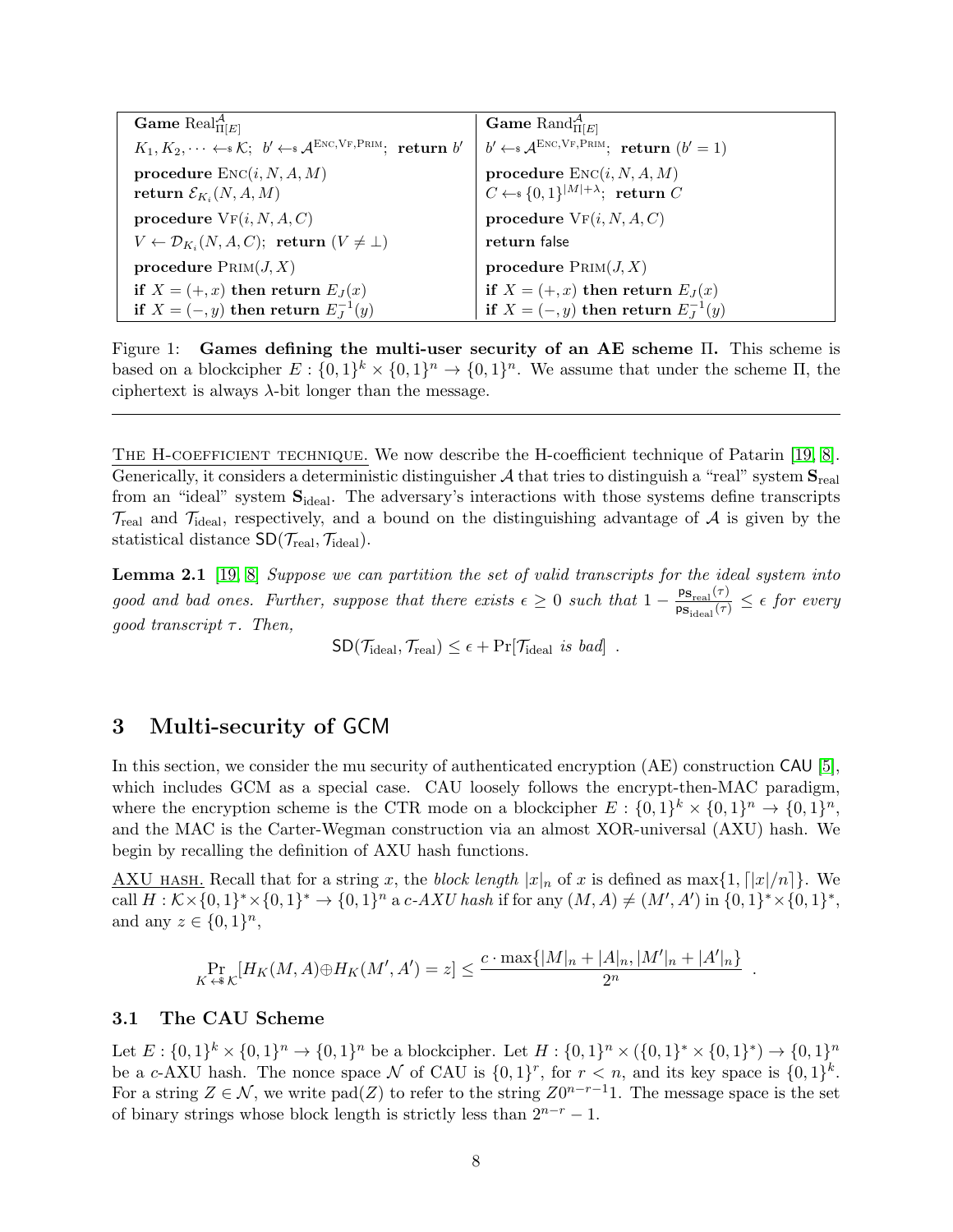<span id="page-8-3"></span>

| procedure $CAU.Enc(K, N, A, M)$                                               | procedure $CAU\text{.Dec}(K, N, A, T \parallel C)$                            |  |
|-------------------------------------------------------------------------------|-------------------------------------------------------------------------------|--|
| $\parallel 0 \leq  M_{\ell}  < n$ , and $ M_i  = n$ otherwise                 | $L \leftarrow E_K(0^n); Y \leftarrow \text{pad}(N)$                           |  |
| $Y \leftarrow \text{pad}(N); M_1 \cdots M_\ell \leftarrow M$                  | $\parallel 0 \leq  C_{\ell}  < n$ , and $ C_i  = n$ otherwise                 |  |
| $\mathbin{/\!\!/}$ Encrypt with CTR mode and IV $Y+1$                         | $C_1 \cdots C_\ell \leftarrow C; \ T' \leftarrow H_L(A, C) \oplus E_K(Y)$     |  |
| for $i = 1$ to $\ell - 1$ do $C_i \leftarrow M_i \oplus E_K(Y + i)$           | if $T \neq T'$ then return $\perp$                                            |  |
| $V \leftarrow E_K(Y + \ell); C_\ell \leftarrow M_\ell \oplus V[1 :  M_\ell ]$ | // Decrypt with CTR mode and IV $Y + 1$                                       |  |
| $C \leftarrow C_1 \cdots C_{\ell}$                                            | for $i = 1$ to $\ell - 1$ do $M_i \leftarrow C_i \oplus E_K(Y + i)$           |  |
| $\#$ Use Carter-Wegman with $H$                                               | $V \leftarrow E_K(Y + \ell); M_\ell \leftarrow C_\ell \oplus V[1 :  C_\ell ]$ |  |
| $L \leftarrow E_K(0^n); \ T \leftarrow H_L(A, C) \oplus E_K(Y)$               | $M \leftarrow M_1 \cdots M_\ell$                                              |  |
| return $T \parallel C$                                                        | return $M$                                                                    |  |

<span id="page-8-1"></span>Figure 2: The encryption (top) and decryption (bottom) of the authenticated encryption scheme CAU. The scheme is based on a blockcipher  $E$  and an AXU hash  $H$ .

On input  $(K, N, A, M)$ , the encryption scheme first encrypts M via the CTR mode of  $E_K$ with IV pad $(N) + 1$ , to get a ciphertext core C (that does not include the IV). It then computes a hash key  $L \leftarrow E_K(0^n)$ , produces a tag  $T \leftarrow H_L(A, C) \oplus E_K(\text{pad}(N))$  and then outputs  $T \parallel C$ as the ciphertext. On input  $(K, N, A, T \parallel C)$ , the decryption scheme first computes the hash key  $L \leftarrow E_K(0^n)$ . Next, if  $T \neq H_L(A, C) \oplus E_K(pad(N))$ , it outputs  $\perp$ . Otherwise, it uses the decryption of CTR on  $E_K$  with IV pad $(N) + 1$  to decrypt C, and outputs the corresponding message M.

See Fig. [2](#page-8-1) for the code of CAU. For GCM, the blockcipher  $E$  is instantiated by AES, and thus  $n = 128$  and  $k \in \{128, 256\}$ . The nonce length r is 96 bits. The hash H is instantiated by the polynomial-based hash function GHASH, and thus one can pick  $c = 1.5$ . To see why, recall that in the original GCM document [\[17\]](#page-22-6), McGrew and Viega showed that for any two distinct pairs  $(M, A)$ and  $(M', A')$ , and for any  $z \in \{0, 1\}^n$ ,

$$
\Pr_{K \leftrightarrow \{0,1\}^n}[\text{GHASH}_K(M, A) \oplus \text{GHASH}_K(M', A') = z] \leq \frac{[(1 + \max\{|M| + |A|, |M'| + |A'\})/n]}{2^n}
$$
  

$$
\leq \frac{1 + \max\{|M|_n + |A|_n, |M'|_n + |A'|_n\}}{2^n}
$$
  

$$
\leq \frac{1.5 \cdot \max\{|M|_n + |A|_n, |M'|_n + |A'|_n\}}{2^n}.
$$

### <span id="page-8-0"></span>3.2 Security of CAU

Theorem [3.1](#page-8-2) below gives a tight mu-security bound of CAU against a d-repeating adversary. We stress that the bound  $\sigma$  in the theorem takes into account the block length of both the message and the associated data of an encryption/verification query.

<span id="page-8-2"></span>**Theorem 3.1 (Mu-security of CAU/GCM)** Let  $E: \{0,1\}^k \times \{0,1\}^n \rightarrow \{0,1\}^n$  be a blockcipher that we will model as an ideal cipher, with  $k \ge n \ge 128$ . Let H be a c-AXU hash function. Let A be a d-repeating adversary attacking  $CAU[H, E]$  using at most  $p \leq 2^{n-2}$  ideal-cipher queries, q encryption/verification queries of total block length at most  $\sigma$ , and the total number of blocks in encryption queries of each user is at most B. Then

$$
\mathbf{Adv}_{\mathsf{CAU}[H,E]}^{\text{mu-ae}}(\mathcal{A}) \le \frac{d(p+q) + n(q+\sigma+p)}{2^k} + \frac{\sigma(2B+cn+3)}{2^n} + \frac{2q+1}{2^{2n}} + \frac{\sigma(\sigma + nd) + 2pq}{2^{k+n}}.
$$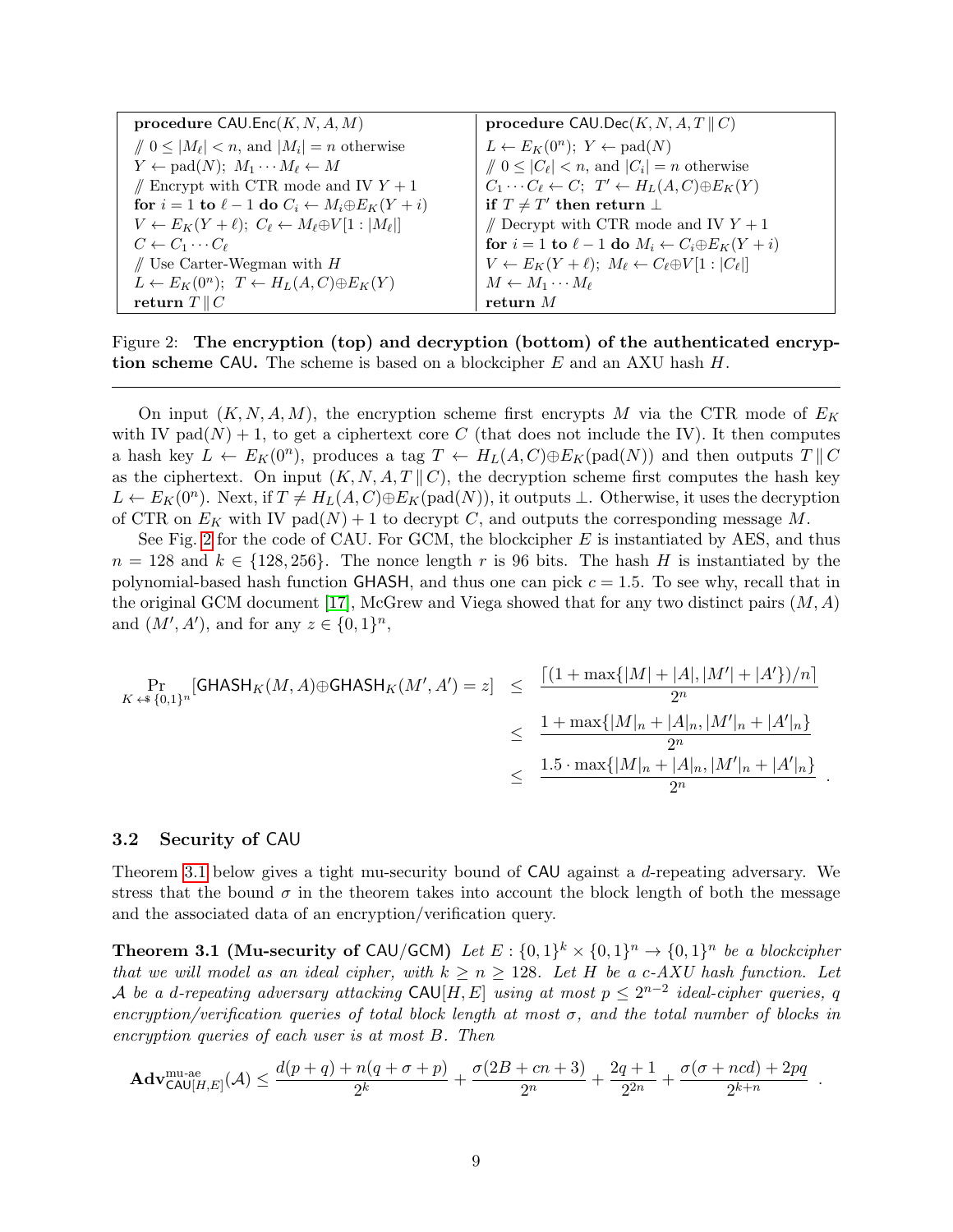<span id="page-9-2"></span>DISCUSSION. It is important to note that the bound in Theorem [3.1](#page-8-2) does not depend explicitly on the number of users, which can become as large as  $q$ . The only dependence on users is through the parameter d, which can be (but generally is not) as large as  $q$ . The bound in Theorem [3.1](#page-8-2) contains three important factors,  $\frac{pd}{2^k}$ ,  $\frac{n\sigma}{2^k}$  $\frac{n\sigma}{2^k}$ , and  $\frac{\sigma B}{2^n}$  that correspond to actual attacks. We discuss them here, which will be instrumental for understanding the proof below.

First, for the term  $\frac{pd}{2^k}$ , consider the following attack. The adversary picks an arbitrary nonce N, a long enough message M, and makes d encryption queries  $(1, N, A, M), \ldots (d, N, A, M)$ , where A is the empty string, to get answers  $C_1, \ldots, C_d$  respectively. (Recall that the adversary is d-repeating, so it cannot repeat a nonce N in encryption queries for more than  $d$  users.) By picking  $p$  distinct candidate keys  $K_1, \ldots, K_p$  and comparing  $C_i$  with CAU.Enc $(K_j, N, A, M)$  for all  $1 \leq i \leq d$  and  $1 \leq j \leq p$ , the adversary can recover one key with probability about  $\frac{pd}{2^k}$ .

For the term  $\frac{n\sigma}{2^k}$ , consider the following attack. The adversary first picks an arbitrary nonce N and p distinct candidate keys  $K_1, \ldots, K_p$ , and makes 2p ideal-cipher queries  $(K_i, (pad(N), +)),$  $(K_i,(0^n,+))$ . The goal of the adversary is to make q verification queries  $(j, N, A, T \parallel C)$ , for  $j =$ 1, ..., q for associated data A and ciphertext  $T \parallel C$  of  $\ell$  blocks total that it will determine later. To maximize its chance of winning, the adversary will iterate through all possible tuples  $(A^*, T^* \parallel C^*)$  of  $\ell$  blocks total and compute  $count(A^*, T^* \parallel C^*)$ , the number of ideal-cipher queries  $(K_i, (pad(N), +))$ whose answer is  $H_{L_i}(A^*, C^*) \oplus T^*$ , where  $L_i \leftarrow E_{K_i}(0^n)$ . It then picks  $(A, T \parallel C)$  to maximize count(A, T || C). Then the adversary wins with advantage about  $\mathbf{E}[count] \cdot q/2^k$ . The proof of Theorem [3.1](#page-8-2) shows that  $\mathbf{E}[count] \leq n\ell = \frac{n\sigma}{q}$  with very high probability, and thus the advantage of the adversary is at most  $n\sigma/2^k$ .

For the term  $\sigma B/2^n$ , consider the following distinguishing attack. The adversary will target u users, where  $u = \lfloor \sigma/B \rfloor$ . Let M be an arbitrary message of B blocks. Pick an arbitrary nonce N, and let A be the empty string. The adversary then calls  $\text{Enc}(i, N, A, M)$  to receive  $T_i \parallel C_i$ , for every  $i = 1, \ldots, u$ . If some ciphertext core  $C_i$  contains two identical blocks then the adversary outputs 0, otherwise it outputs 1. By using appropriate data structure, one can implement this attack using  $O(B)$  space and  $O(\sigma)$  time. To analyze the adversary's advantage, we need the following technical Lemma [3.2](#page-9-0) and Lemma [3.3.](#page-9-1) The first result states a well-known lower bound for the birthday bound; see, for example, [\[9,](#page-22-14) Appendix A] for a proof. The second result is a useful inequality whose proof can be found in [\[4\]](#page-21-8).

<span id="page-9-0"></span>**Lemma 3.2 (Lower bound for birthday bound)** Let  $N > 0$  be an integer. Suppose that we throw  $1 \le q \le \sqrt{2N}$  balls into N bins uniformly at random. Then the chance that there are two balls that fall into the same bin is at least  $\frac{q(q-1)}{4N}$ .

<span id="page-9-1"></span>**Lemma 3.3** [\[4\]](#page-21-8) Let  $p \ge 1$  be an integer and  $a \ge 0$  a real number. Assume ap  $\le 1$ . Then  $(1-a)^p \leq 1 - ap/2.$ 

Back to the analysis, in the ideal world, each  $C_i$  is a truly random B-block string, and thus from Lemma [3.2,](#page-9-0) the chance that it contains two identical blocks is at least  $\frac{B(B-1)}{4\cdot 2^n}$ . Hence in the ideal world, the chance that the adversary outputs 1 is at most

$$
\left(1 - \frac{B(B-1)}{2^{n+2}}\right)^u \le 1 - \frac{B(B-1)u}{2^{n+3}} \approx 1 - \frac{\sigma B}{2^{n+3}}
$$

where the inequality is due to Lemma [3.3.](#page-9-1) In contrast, in the real world, the adversary will always output 1. Hence the adversary wins with advantage about  $\frac{\sigma B}{2^{n+3}}$ .

The term  $\sigma B/2^n$  also deserves some further discussion. It conveys an important message, and namely that as B becomes smaller, the term becomes closer to  $\sigma/2^n$ . A small B could be enforced,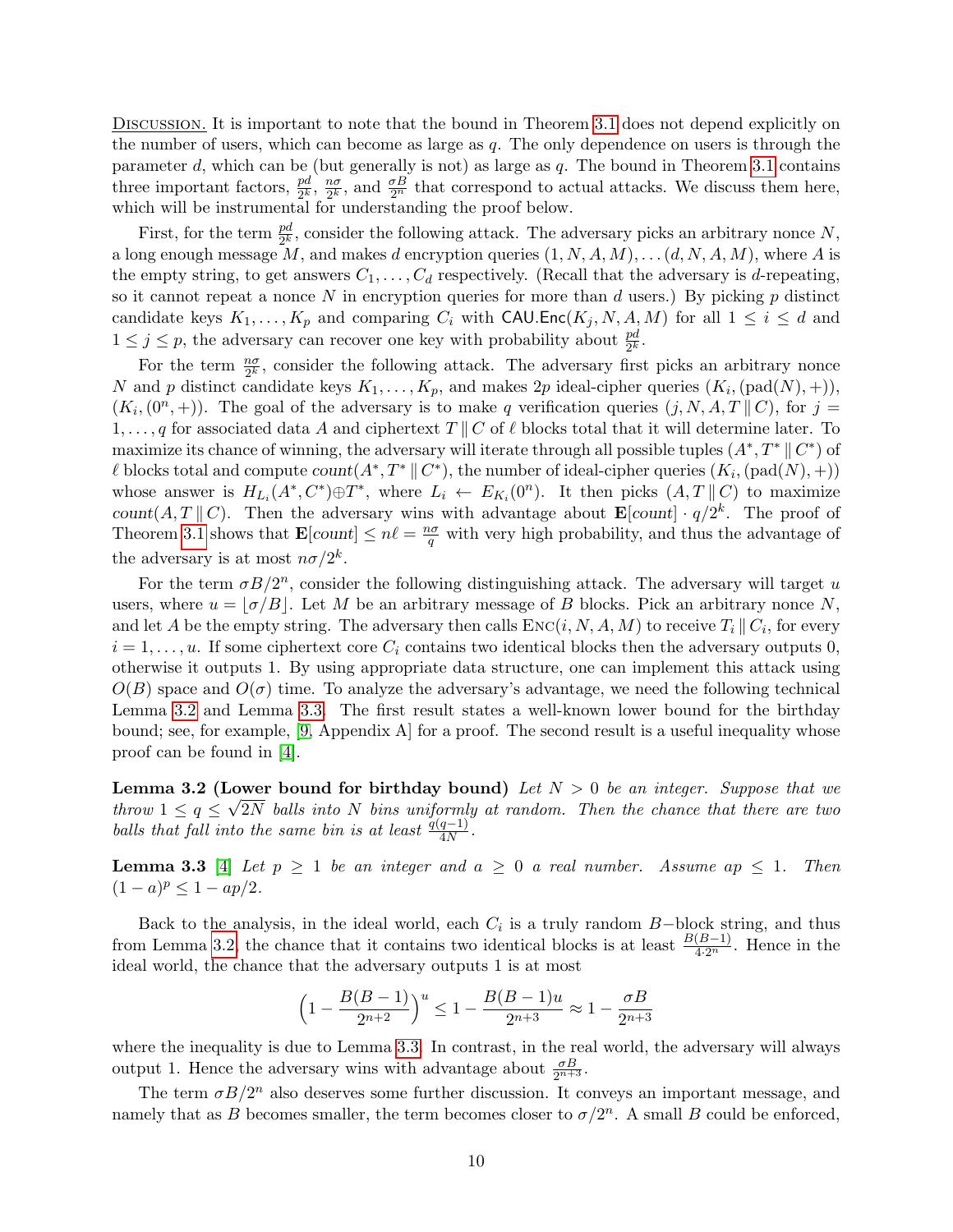<span id="page-10-1"></span>for example, by ensuring that a session in a protocol only transfers a bounded amount of data before a re-keying operation is issued. In other words, re-keying only improves multi-user security. This is important, when compared to the single-user security analysis, which gives a bound of the order  $\sigma^2/2^n$ . (Of course, if we have one single user, then  $B = \sigma$ .)

PROOF IDEAS. The proof examines several cases but here we discuss two illustrative ones that correspond to the two attacks above. First, consider the event that the adversary can query  $\text{PRIM}(K,(x, +))$  and query  $\text{Enc}(i, N, A, M)$  such that  $K = K_i$  and  $x \in \text{pad}(N), \ldots, \text{pad}(N) + \ell$ , where  $\ell = |M|_n$ . This case includes the first attack above. Note that for any query PRIM $(K,(x, +))$ , since the adversary is d-repeating, there are at most d queries  $\text{Enc}(i, N, A, M)$  such that  $x \in$  ${\rm (pad(N), \ldots, pad(N) + \ell},$  where  $\ell = |M|_n$ , and the chance that some of these d latter queries satisfies  $K_i = K$  is at most  $d/2^k$ . Hence, this case happens with probability at most  $dp/2^k$ .

On the other hand, in GCM, every user i derives the hash key  $L_i$  via  $E_{K_i}(0^n)$ . Thus by querying PRIM $(K,(0^n, +))$  for p keys K, the adversary may accidentally obtain some blockcipher key  $K_i$  and its associated hash key  $L_i$  with probability about  $pu/2^k$ , where u is the number of users, and in the worst case,  $u$  can be as large as  $q$ . This creates a problem in using the AXU-property of the hash function  $H$ , since we can no longer treat the hash keys as independent of the queries. This is exactly the issue in the second attack above, where the adversary *adaptively* picks verification queries *after* seeing the hash keys.

To make the analysis simpler, at the beginning, we will even grant the adversary all pairs  $(K, E_K(0^n))$  for every  $K \in \{0,1\}^k$ , and this can only help the adversary. However, now when we pick  $K_i \leftarrow s \{0,1\}^k$ , the corresponding key  $L_i \leftarrow E_{K_i}(0^n)$  is no longer uniformly random. To understand the distribution of the key  $L_i$ , we need the following balls-into-bins result of Bose, Hoang, and Tessaro [\[7\]](#page-21-4).

<span id="page-10-0"></span>**Lemma 3.4 ([\[7\]](#page-21-4))** Fix integers  $n \geq 128, \ell \geq 2$ , and  $a \geq 1$ . Suppose that we throw  $q \leq a \cdot 2^n$ balls into  $2^n$  bins. The throws may be inter-dependent, but for each *i*-th throw, conditioning on the result of the prior throws, the conditional probability that the i-th ball falls into any particular bin is at most  $2^{1-n}$ . Then the chance that the heaviest bin contains  $\lceil a\ln/2 \rceil$  or more balls is at most  $2^{-(3\ell+2)n}$ .

Now, view each granted pair  $(K, E_K(0^n))$  as throwing a ball into bin  $E_K(0^n)$ . Thus we throw  $2^k$  balls uniformly at random into  $2^n$  bins. Thus using Lemma [3.4](#page-10-0) with  $a = 2^{k-n}$  and  $\ell = 2$ , with probability at least  $1-2^{-8n}$ , each bin contains at most  $n \cdot 2^{k-n}$  balls. Thus for any  $L \in \{0,1\}^n$ , there are at most  $n \cdot 2^{k-n}$  keys K such that  $E_K(0^n) = L$ . In other words, when we pick  $K_i \leftarrow \{0,1\}^k$ , the conditional min-entropy of  $L_i$  is at least  $-\lg(n \cdot 2^{k-n}/2^k) = n - \lg(n)$ .

Going back to the dependency issue of the hash keys and its inputs, a particularly tough case is to analyze the probability that the adversary can first make a query  $\text{PRIM}(K,(\text{pad}(N), +))$  and obtain answer y and then query  $\text{VF}(i, N, A, T \parallel C)$ , and it happens that  $K = K_i$  and  $H_{L_i}(A, C) \oplus T = y$ , where  $K_i$  is the blockcipher key of user i, and  $L_i \leftarrow E_K(0^n)$ . This case includes the second attack above. To deal with this case, we employ a trick from [\[7\]](#page-21-4). Specifically, consider a *fixed* tuple  $(N^*, A^*, C^*)$  and let  $\ell = |A^*|_n + |C^*|_n$ . View each query  $\text{PRIM}(K, (\text{pad}(N^*), +))$  of answer y as throwing a ball into bin  $H_L(A^*, C^*) \oplus y$ , where  $L \leftarrow E_K(0^n)$ . By Lemma [3.4](#page-10-0) above, with probability at least  $1 - 2^{-(3\ell+2)n}$ , each bin contains at most  $\ell n$  balls. Thus for an adaptive T, the number count<sup>\*</sup> of matching ideal-cipher queries is at most  $ln = (|A^*|_n + |C^*|_n)n$ , with probability at least  $1 - 2^{-(3\ell+2)n}$ . Then for any adaptive choice  $(N, A, T \nparallel C)$ , the chance that there are at most  $(|A|_n + |C|_n) \cdot n$  matching ideal-cipher queries is at least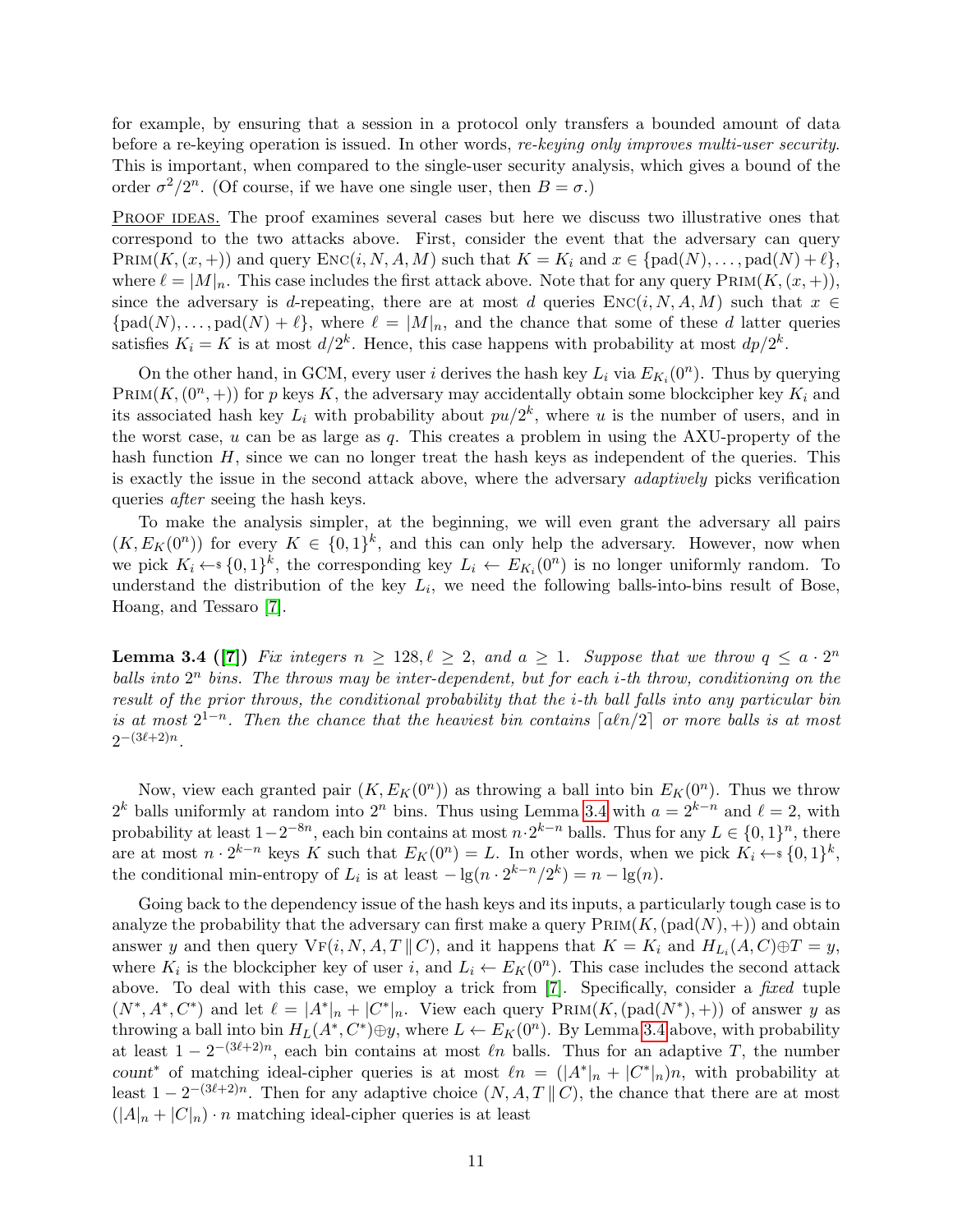$$
1-\sum_{\ell=2}^\infty\sum_{(i^*,N^*,A^*,C^*):|A^*|_n+|C^*|_n=\ell}2^{-(3\ell+2)n}\geq 1-\sum_{\ell=2}^\infty 2^{2n+2\ell}\cdot 2^{-(3\ell+2)n}\geq 1-\frac{2}{2^{2n}}
$$

.

Hence, the chance that the case above happens is at most  $n\sigma/2^k + 2q/2^{2n}$ .

**Proof of Theorem [3.1](#page-8-2):** Without loss of generality, assume that  $\sigma \leq 2^n/n$ ; otherwise the bound is moot. As mentioned earlier, at the beginning, we will give the adversary  $(K, E_K(0^n))$  for every  $K \in \{0,1\}^k$ , and this can only help the adversary. Because we consider computationally unbounded adversaries, without loss of generality, assume that  $A$  is deterministic, and never repeats a prior query. Assume that if the adversary queries  $\text{PRIM}(K,(x, +))$  to get an answer y then it will not subsequently query  $P_{\text{RIM}}(K,(y,-))$ , since the answer would be x. Likewise, assume that if the adversary queries  $\text{PRIM}(K,(y,-))$  to get an answer x then it will not later query  $\text{PRIM}(K,(x,+))$ . Our proof is based on the H-coefficient technique.

DEFINING BAD TRANSCRIPTS. In the real world, after the adversary finishes querying, we will give it the blockcipher keys  $K_i$  of all users i. In the ideal world, we instead give the adversary truly random strings  $K_i \leftarrow \{0,1\}^k$ , independent of the transcript. Thus the transcript implicitly includes the hash keys  $L_i \leftarrow E_{K_i}(0^n)$ . This key revealing only helps the adversary. Thus a transcript consists of the revealed keys, the granted ideal-cipher queries, and the following information:

- Ideal-cipher queries: For each query  $P_{\text{RIM}}(K,(x, +))$  with answer y, we associate it with an entry (prim,  $K, x, y, +$ ). Likewise, for each query  $\text{PRIM}(K,(y, -))$  with answer x, we associate it with an entry (prim,  $K, x, y, -$ ). We stress that we do not create prim entries for the granted ideal-cipher queries, and thus there are at most p prim entries.
- Encryption queries: For each query  $\text{Enc}(i, N, A, M)$  with answer  $T \parallel C$ , let  $M = M_1 \cdots M_\ell$ and  $C = C_1 \cdots C_\ell$ , with  $0 \leq |M_\ell| = |C_\ell| < n$ , and  $|M_j| = |C_j| = n$  for every  $j < \ell$ . For each  $j < \ell$ , let  $V_j = M_i \oplus C_j$ . Let  $V_0 = H_{L_i}(A, C) \oplus T$ . If  $|M_\ell| = 0$  then let  $V \leftarrow V_0 \cdots V_{\ell-1}$ , otherwise let  $V \leftarrow V_0 \cdots V_{\ell}$ , where  $V_{\ell} \leftarrow E_{K_i}(\text{pad}(N) + \ell)$  in the real world, and  $V_{\ell} \leftarrow$  $(C_{\ell} \oplus M_{\ell}) \parallel Z$  in the ideal world, with  $Z \leftarrow \{0,1\}^{n-|M_{\ell}|}$ . The string V is revealed to the adversary when it finishes querying, which can only improve its advantage. Associate the query above with the entry (enc, i, N, A, M, T  $\parallel C$ , V).
- Verification queries: For each query  $\nabla F(i, N, A, T \parallel C)$ , associate it with the corresponding entry  $(\mathsf{v} \mathsf{f}, i, N, A, T \parallel C)$ . Note that we do not need to keep track of the answers of the verification queries, since for any valid transcript in the ideal world, the answers of all verification queries must be false.

We say that a transcript is *bad* if one of the following happens:

- 1. There are two entries (enc, i, N, A, M, T || C, V) and (enc, j, N, A', M', T' || C', V') with  $i \neq j$ but  $K_i = K_j$ . Eliminating this case removes potential inconsistency due to the nonce reuse.
- 2. There is an entry (enc, i, N, A, M, T ||  $C, V_0 \cdots V_\ell$ ) and some indices  $0 \leq s < t \leq \ell$  such that  $V_s = V_t$ . Recall that in the real world,  $V_s$  and  $V_t$  are outputs of  $E_{K_i}$  on different inputs  $pad(N) + s$  and  $pad(N) + t$ . Thus in the real world, the strings  $V_s$  and  $V_t$  can't be the same.
- 3. There are two entries  $(\mathsf{enc}, i, N, A, M, T \parallel C, V_0 \cdots V_\ell)$  and  $(\mathsf{enc}, j, N', A', M', T' \parallel C', V'_0 \cdots V'_u)$ with  $N \neq N'$  and with some indices s and t such that  $K_i = K_j$ , and  $V_s = V'_t$ . Again, in the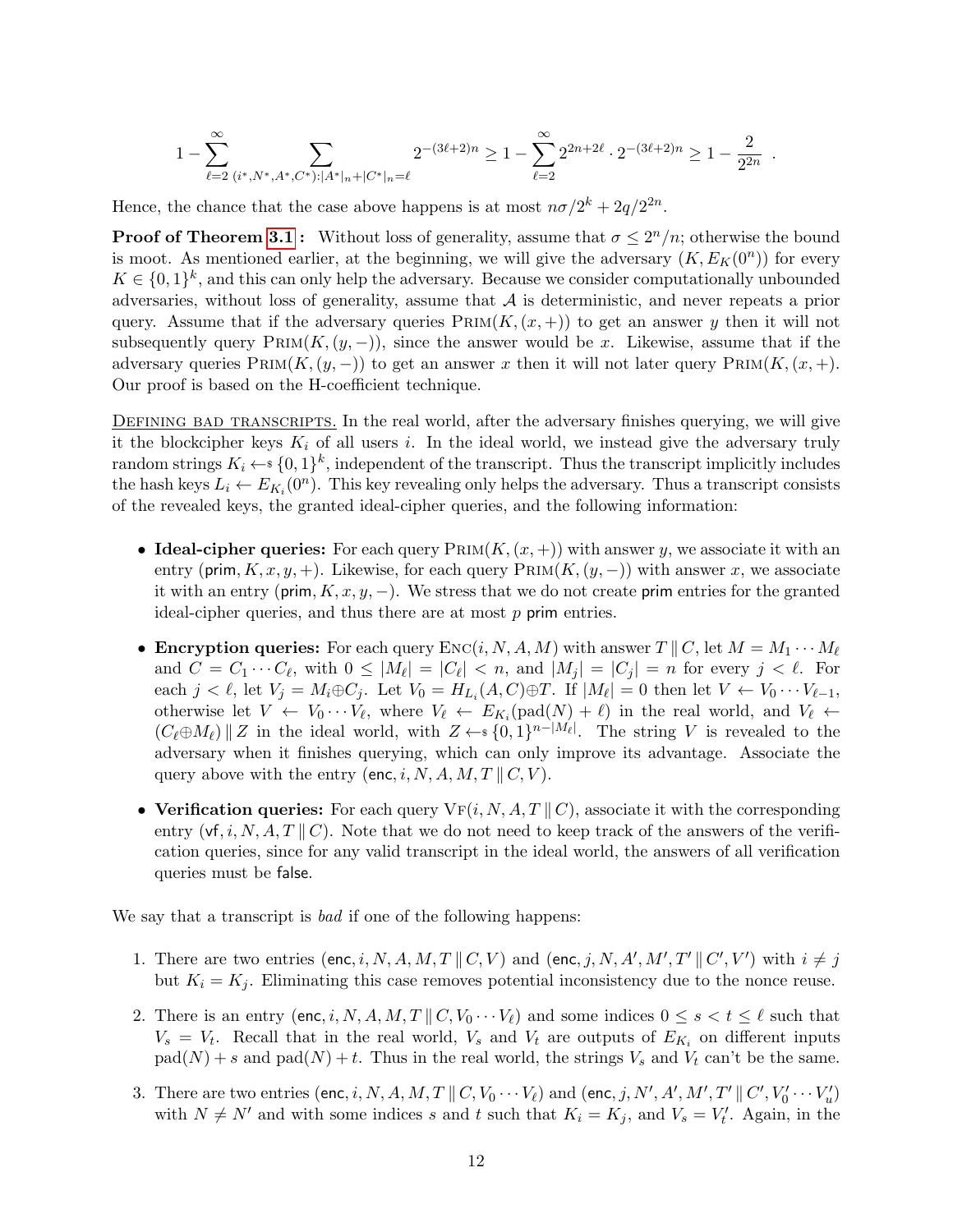real world,  $V_s$  and  $V'_t$  are outputs of  $E_{K_i}$  on different inputs  $pad(N) + s$  and  $pad(N') + t$ . Thus in the real world, the strings  $V_s$  and  $V'_t$  can't be the same.

- 4. There is an entry (enc, i, N, A, M, T ||  $C, V_0 \cdots V_\ell$ ) and an index t such that  $V_t = L_i$ . Recall that in the real world,  $L_i = E_{K_i}(0^n)$  whereas  $V_t$  is the output of  $E_{K_i}$  on input  $pad(N)+t \neq 0^n$ . Thus in the real world, the strings  $L_i$  and  $V_t$  must be different.
- 5. There are two entries (enc, i, N, A, M, T || C,  $V_0 \cdots V_\ell$ ) and (prim,  $K, x, y, \cdot$ ) such that  $K = K_i$ and  $x \in \text{fpad}(N), \ldots$ , pad $(N)+\ell$ . Eliminating this case removes the potential inconsistency due to the adversary's accidental query of a correct key.
- 6. There are two entries (enc, i, N, A, M, T ||  $C, V_0 \cdots V_\ell$ ) and (prim,  $K, x, y, \cdot$ ) such that  $K = K_i$ and  $y \in \{V_0, \ldots, V_\ell\}$ . Again, eliminating this case removes the potential inconsistency due to the adversary's accidental query of a correct key.
- 7. There are two entries (enc, i, N, A, M, T || C,  $V_0 \cdots V_\ell$ ) and (vf, j, N, A', T' || C') such that  $V_0 =$  $H_{L_j}(A',C')\oplus T'$  and  $K_i = K_j$ . This means that the adversary should have received the answer true for this verification query, but recall that for valid transcripts in the ideal world, the answer must be false, leading to inconsistency.
- 8. There are entries  $(\mathsf{vf}, i, N, A, T \parallel C)$  and  $(\mathsf{prim}, K, x, y, \cdot)$  such that  $K = K_i$  and  $H_{L_i}(A, C) \oplus T =$ y and  $x = \text{pad}(N)$ . This means that the adversary should have received the answer true for this verification query, but recall that for valid transcripts in the ideal world, the answer must be false, leading to inconsistency.

If a transcript is not bad and is valid for the ideal system then we say that it is good.

PROBABILITY OF BAD TRANSCRIPTS. Let  $\mathcal{T}_{ideal}$  be the random variable for the transcript in the ideal system. We now bound the probability that  $\mathcal{T}_{ideal}$  is bad. For each  $j \in \{1, \ldots, 8\}$ , let  $\mathsf{Bad}_j$ be the set of transcripts that violates the  $j$ -th constraint of badness. View each granted query  $(K, E_K(0^n))$  as throwing a ball into bin  $E_K(0^n)$ . Thus we throw  $2^k$  balls into  $2^n$  bins uniformly at random. By applying Lemma [3.4](#page-10-0) for  $a = 2^{k-n}$  and  $\ell = 2$ , with probability at least  $1 - 2^{-8n}$ , for every string  $L \in \{0,1\}^n$ , there are at most  $n \cdot 2^{k-n}$  keys K such that  $E_K(0^n) = L$ . In other words, given the queries/answers that the adversary receives, the conditional min-entropy of each hash key  $L_i$  is at least  $n - \lg(n)$ .

We first bound the probability  $Pr[\mathcal{T}_{ideal} \in \text{Bad}_1]$ . For each entry (enc, i, N, ., ., .), there are at most d other entries (enc, j, N,  $\cdot$ ,  $\cdot$ ,  $\cdot$ ) such that  $j \neq i$ , and the chance that one of those d entries satisfy  $K_j = K_i$  is at most  $d/2^k$ . Summing over at most q encryption entries,

$$
\Pr[\mathcal{T}_{\text{ideal}} \in \text{Bad}_1] \leq \frac{dq}{2^k} \enspace .
$$

Next, we bound the probability  $Pr[\mathcal{T}_{ideal} \in \text{Bad}_2]$ . Consider an entry (enc, i, N, A, M, T || C,  $V_0 \cdots V_\ell$ ). Since we are in the ideal world, the strings  $V_0, \ldots, V_\ell$  are uniformly random and independent. Thus the chance that there are  $0 \leq s < t \leq \ell$  such that  $V_s = V_t$  is at most

$$
\frac{\ell(\ell+1)}{2^{n+1}} \le \frac{\ell B}{2^n} \le \frac{|M|_n \cdot B}{2^n}
$$

.

.

Summing this over all encryption queries,

$$
\Pr[\mathcal{T}_{\footnotesize{\text{ideal}}} \in \mathsf{Bad}_{2}] \leq \frac{\sigma B}{2^{n}}
$$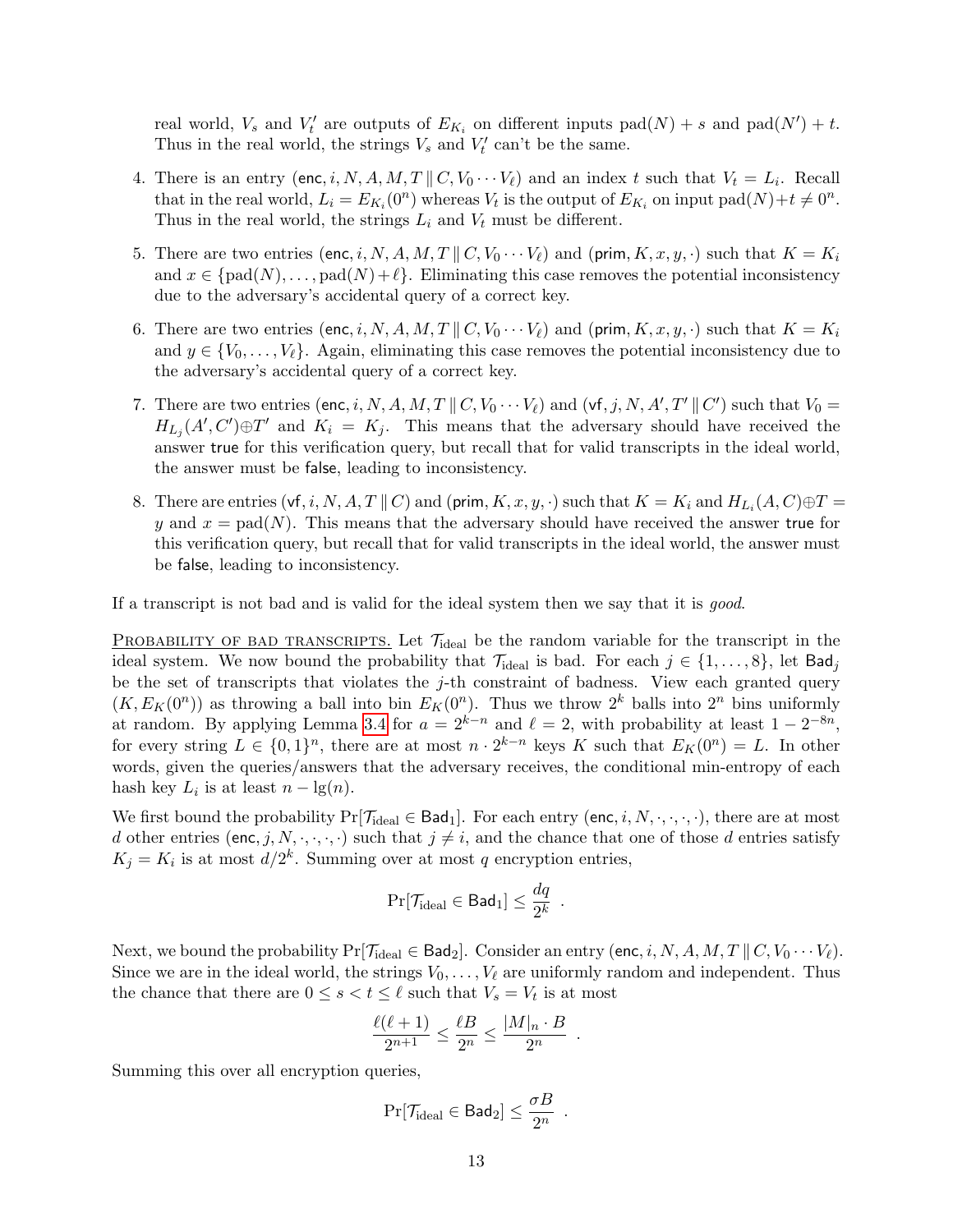Next, we bound the probability  $Pr[\mathcal{T}_{ideal} \in \text{Bad}_3]$ . For each entry (enc, i, N, A, M, T || C,  $V_0 \cdots V_\ell$ ), consider another entry (enc, j, N', A', M', T'  $\parallel C', V_0' \cdots V_u'$ ). Since we are in the ideal world, the strings  $V_0, \ldots, V_\ell, V'_0, \ldots, V'_u$  are uniformly random and independent, and thus the chance that there are s, t such that  $V_s = V'_t$  is at most  $(\ell + 1)(u + 1)/2^n \leq (|M|_n + |A|_n)(|M'|_n + |A'|_n)/2^n$ . We consider the following cases.

**Case 1:**  $i = j$ , and thus  $K_i = K_j$ . By summing over all encryption entries of user j, we obtain a bound  $(|M|_n + |A|_n)B/2^n$  for the particular entry (enc, i, N, A, M, T  $|| C, V_0 \cdots V_\ell$ ) above. Summing this over all encryption entries, the probability corresponding to this case is at most  $\sigma B/2^n$ .

**Case 2:**  $i \neq j$ , and thus the conditional probability that  $K_i = K_j$  is  $2^{-k}$ . Summing over all pairs of encryption entries, we obtain a bound  $\sigma^2/2^{k+n}$  for this case.

Summing up,

$$
\Pr[\mathcal{T}_{\text{ideal}} \in \text{Bad}_3] \leq \frac{\sigma B}{2^n} + \frac{\sigma^2}{2^{k+n}} \enspace .
$$

We now bound the probability  $Pr[\mathcal{T}_{ideal} \in \text{Bad}_4]$ . For each encryption entry (enc, i, N, A, M, T || C,  $V_0 \cdots V_\ell$ , the strings  $V_0, \ldots, V_\ell$  are uniformly random and independent of  $L_i$ , and thus the chance that there is some  $V_s$  such that  $V_s = L_i$  is at most  $(\ell + 1)/2^n \leq (|M|_n + |A|_n)/2^n$ . Summing this over all encryption entries,

$$
\Pr[\mathcal{T}_{\text{ideal}} \in \text{Bad}_4] \leq \frac{\sigma}{2^n} \enspace .
$$

Next, we bound the probability  $Pr[\mathcal{T}_{ideal} \in \mathsf{Bad}_5]$ . For each entry (prim,  $K, x, y$ ), there are at most d entries (enc, i, N, A, M, T || C, V<sub>0</sub>  $\cdots$  V<sub>l</sub>) such that  $x \in \{pad(N), \ldots, pad(N) + \ell\}$ , and the chance that one of those d entries satisfies  $K_i = K$  is at most  $d/2^k$ . Summing over all p ideal-cipher queries,

$$
\Pr[\mathcal{T}_{\text{ideal}} \in \text{Bad}_5] \leq \frac{dp}{2^k} .
$$

Next, we bound the probability  $\Pr[\mathcal{T}_{ideal} \in \text{Bad}_6]$ . View each entry (enc, i, N, A, M, T || C,  $V_0 \cdots V_\ell$ ) as throwing  $\ell + 1 \leq |M|_n + |A|_n$  balls into bins  $V_0, \ldots, V_\ell$ . Hence totally, we throw at most  $\sigma$  balls into  $2<sup>n</sup>$  bins, and the throws are uniformly random. Using Lemma [3.4,](#page-10-0) with probability at least  $1-2^{-8n}$ , each bin contains at most *n* balls. Thus for each entry (prim,  $K, x, y, \cdot$ ), there are at most n entries (enc, i, N, A, M, T || C, V<sub>0</sub>  $\cdots$  V<sub>l</sub>) such that  $y \in \{V_0, \ldots, V_\ell\}$ , and the chance that one of those *n* entries satisfies  $K_i = K$  is at most  $n/2^k$ . Summing over all *p* ideal-cipher queries,

$$
\Pr[\mathcal{T}_{\text{ideal}} \in \text{Bad}_6] \leq 2^{-8n} + \frac{pn}{2^k} \enspace .
$$

We now bound the probability  $Pr[\mathcal{T}_{ideal} \in \text{Bad}_{7}]$ . Consider an entry  $(\mathsf{vf}, i, N, A', T' \parallel C')$ . Since the adversary is d-repeating, there are at most d entries (enc, j, N, A, M, T ||  $C, V_0 \cdots V_\ell$ ) of the same nonce N. We consider the following cases.

**Case 1:**  $j = i$ . As H is c-AXU and the conditional min-entropy of  $L_i$  is at least  $n - \lg(n)$ , the chance that  $H_{L_i}(A', C') \oplus T' = H_{L_i}(A, C) \oplus T$  is at most

$$
nc(|C'|_n+|A'|_n+|C|_n+|A|_n)/2^n.
$$

Summing that over all verification queries, the probability corresponding to this case is at most  $nc\sigma/2^n$ .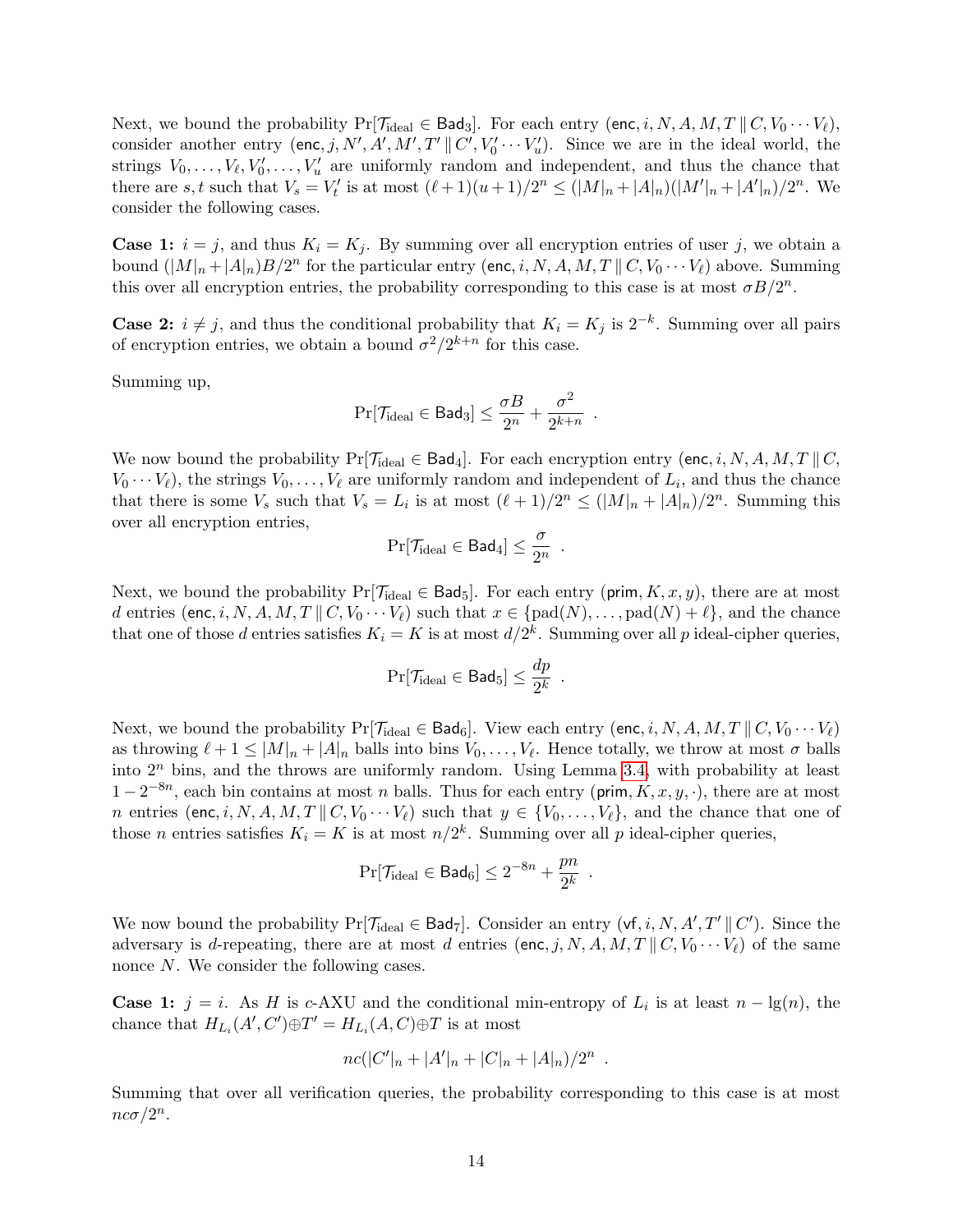**Case 2:**  $j \neq i$ . As H is c-AXU and the conditional min-entropy of  $L_i$  is at least  $n - \lg(n)$ , the chance that  $H_{L_i}(A', C') \oplus T' = H_{L_i}(A, C) \oplus T$  is at most

$$
nc(|C'|_n+|A'|_n+|C|_n+|A|_n)/2^n.
$$

Conditioning on  $H_{L_i}(A', C') \oplus T' = H_{L_i}(A, C) \oplus T$ , the chance that  $K_i = K_j$  is at most  $2^{-k}$ . Summing this over all verification queries and all d matching encryption entries, the probability corresponding to this case is at most  $ncd\sigma/2^{k+n}$ .

Combining both cases,

$$
\Pr[\mathcal{T}_{\text{ideal}} \in \text{Bad}_{7}] \leq \frac{nc\sigma}{2^{n}} + \frac{ncd\sigma}{2^{k+n}}.
$$

Finally, we bound the probability  $Pr[\mathcal{T}_{ideal} \in \text{Bad}_8]$ . We consider the following cases.

Case 1: The event  $\mathcal{T}_{ideal}$  ∈ Bad<sub>8</sub> is caused by a prim entry of sign –. Again, view each entry (prim,  $K, x, y, -$ ), as throwing a ball into bin y. Thus we throw at most p balls into  $2^n$  bins, and while the throws can be inter-dependent, their distribution satisfies the requirement of Lemma [3.4](#page-10-0) due to the hypothesis that  $p \leq 2^{n-2}$ . Then by Lemma [3.4,](#page-10-0) with probability at least  $1 - 2^{-8n}$ , the heaviest bin contains at most n balls. Hence for each entry  $(v, i, N, A, T \parallel C)$ , there are at most n entries (prim,  $K, x, y, -$ ) such that  $x = \text{pad}(N)$ , and the chance that one of those prim entries satisfies the property  $K = K_i$  is at most  $n/2^k$ . Summing over all q verification queries, the chance that this case happens is at most  $2^{-8n} + qn/2^k$ .

Case 2: The event  $\mathcal{T}_{\text{ideal}} \in \text{Bad}_8$  is caused by a prim entry of sign + and a prior VF query. Consider an entry (prim,  $K, x, y, +$ ). The chance that there is a prior entry (vf, i, N, A, T || C) such that  $H_L(A, C) \oplus T = y$ , with  $L \leftarrow E_K(0^n)$ , and  $K_i = K$  is at most  $q/2^k(2^n - p) \leq 2q/2^{k+n}$ . Summing over all p ideal-cipher queries, the chance that this case happens is at most  $2pq/2^{k+n}$ .

**Case 3:** The event  $\mathcal{T}_{\text{ideal}} \in \text{Bad}_8$  is caused by a prim entry of sign + and a subsequent VF query. Fix  $(i^*, N^*, A^*, C^*)$  and let  $\ell = |C^*|_n + |A^*|_n$ . View each entry (prim, K, x, y, +) as throwing a ball into bin  $y \oplus H_L(A^*, C^*)$ , where  $L \leftarrow E_K(0^n)$ . Thus we throw at most p balls into  $2^n$  bins, and while the throws can be inter-dependent, their distribution satisfies the requirement of Lemma [3.4](#page-10-0) due to the hypothesis that  $p \leq 2^{n-2}$ . Then by Lemma [3.4,](#page-10-0) with probability at least  $1 - 2^{-(3\ell+2)n}$ , the heaviest bin contains at most  $ln/2$  balls. Thus for any adaptive choice of T, the entry  $(vf, i^*, N^*, A^*, T \parallel C^*)$ has at most  $n\ell/2$  corresponding entries (prim, K, x, y, -) such that  $y \oplus H_L(A^*, C^*) = T$ , with  $L \leftarrow$  $E_K(0^n)$ . Then for any adaptive entry  $(\mathsf{vf}, i, N, A, T \parallel C)$ , the chance that it has at most  $n(|C|_n +$  $|A|_n$ ) corresponding entries (prim, K, x, y, -) such that  $y \oplus H_L(A, C) = T$ , with  $L \leftarrow E_K(0^n)$ , is at least

$$
1-\sum_{\ell=2}^\infty\sum_{(i^*,N^*,A^*,C^*):|A^*|_n+|C^*|_n=\ell}2^{-(3\ell+2)n}\geq 1-\sum_{\ell=2}^\infty 2^{2n+2\ell}\cdot 2^{-(3\ell+2)n}\geq 1-\frac{2}{2^{2n}}
$$

.

.

Moreover, the probability that one of those  $n(|C|_n + |A|_n)$  entries (prim,  $K, x, y, +$ ) satisfies  $K = K_i$ is at most  $n(|C|_n + |A|_n)/2^k$ . Summing over all verification queries, the chance that this case happens is at most  $n\sigma/2^k + 2q/2^{2n}$ .

Hence by the union bound,

$$
\Pr[\mathcal{T}_{\footnotesize{\text{ideal}}} \in \mathsf{Bad}_{8}] \leq \frac{1}{2^{8n}} + \frac{2q}{2^{2n}} + \frac{2pq}{2^{k+n}} + \frac{n(q+\sigma)}{2^{k}}
$$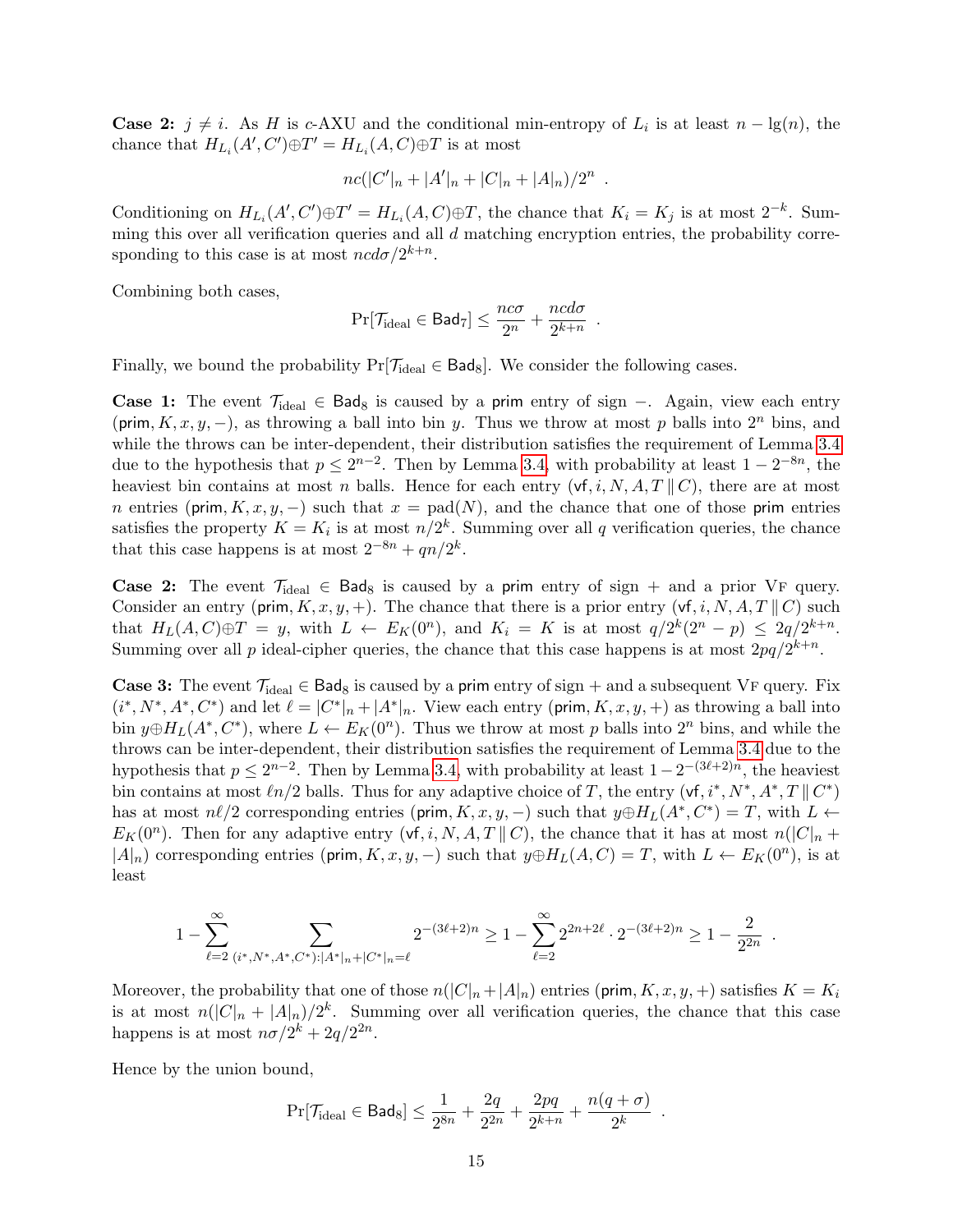Thus totally,

<span id="page-15-0"></span>
$$
\Pr[\mathcal{T}_{\text{ideal}} \text{ is bad}] \le \sum_{i=1}^{8} \Pr[\mathcal{T}_{\text{ideal}} \in \text{Bad}_{i}]
$$
  
 
$$
\le \frac{d(p+q) + n(q+\sigma+p)}{2^{k}} + \frac{\sigma(2B+cn+1)}{2^{n}} + \frac{2q+1}{2^{2n}} + \frac{\sigma(\sigma + ncd) + 2pq}{2^{k+n}}. (2)
$$

TRANSCRIPT RATIO. Fix a good transcript  $\tau$ . For a key  $K \in \{0,1\}^k$ , let the multi-set  $S_1(K)$  be the union of  $\{(x, y) \mid (\text{prim}, K, x, y, \cdot) \in \tau\}$  and the set  $\{(0^n, E_K(0^n))\}$  as indicated by  $\tau$ . Next, initialize the multi-set  $S_2(K)$  as the empty set, and for every entry (enc, i, N, A, M, T || C,  $V_0 \cdots V_\ell$ )  $\in \tau$ , if  $\tau$  indicates that  $K_i = K$  then add the pairs  $(\text{pad}(N), V_0), \ldots, (\text{pad}(N) + \ell, V_\ell)$  to  $S_2(K)$ . Finally, initialize the multi-set  $S_3(K)$  as the empty set, and for every  $(\mathsf{vf}, i, N, A, T \mid\mid C) \in \tau$ , if  $\tau$  indicates that  $K_i = K$  and there is no entry of the form  $(\text{pad}(N), \cdot)$  or  $(\cdot, Z)$  in  $S_1(K) \cup S_2(K)$ , where  $Z \leftarrow H_{L_i}(A, C) \oplus T$ , then add the pair  $(\text{pad}(N), Z)$  to  $S_3(K)$ . Let

$$
s = \sum_{K \in \{0,1\}^k} |S_3(K)|
$$

which is at most the total number of verification queries. Thus  $s \leq q$ .

Suppose that this transcript  $\tau$  contains exactly u users. Then in the ideal world, since  $\tau$  is good,

$$
\mathsf{ps}_{\text{ideal}}(\tau) = 2^{-ku} \prod_{K \in \{0,1\}^k} \prod_{i=0}^{|S_1(K)|-1} \frac{1}{2^n - i} \cdot \prod_{j=0}^{|S_2(K)|-1} \frac{1}{2^n} .
$$

On the other hand, in the real world, the multi-sets  $S_1(K)$  and  $S_2(K)$  indicate pairs  $(x, y)$  such that  $E_K(x)$  must be y, and the multi-set  $S_3(K)$  indicate pairs  $(u, v)$  such that  $E_K(u)$  must not be v. Since  $\tau$  is good, those multi-sets contain no conflicting information, and  $S_1(K)$  and  $S_2(K)$  are disjoint. Let  $V(K) = |S_1(K)| + |S_2(K)|$ . Note that  $V(K) + |S_3(K)| \le \sigma + q + p + 1 \le 2^{n-1}$ . Then

$$
\mathsf{ps}_{\mathrm{real}}(\tau) \ge 2^{-ku} \prod_{K \in \{0,1\}^k} \prod_{i=0}^{V(K)-1} \frac{1}{2^n - i} \prod_{j=0}^{|S_3(K)| - 1} \left(1 - \frac{1}{2^n - V(K) - j}\right) .
$$

Hence

<span id="page-15-1"></span>
$$
\frac{\mathsf{ps}_{\text{real}}(\tau)}{\mathsf{ps}_{\text{ideal}}(\tau)} \geq \prod_{K \in \{0,1\}^k} \prod_{j=0}^{|S_3(K)|-1} \left(1 - \frac{1}{2^n - V(K) - j}\right)
$$
\n
$$
\geq \prod_{K \in \{0,1\}^k} \prod_{j=0}^{|S_3(K)|-1} \left(1 - \frac{1}{2^n - V(K) - |S_3(K)|}\right)
$$
\n
$$
\geq \prod_{K \in \{0,1\}^k} \prod_{j=0}^{|S_3(K)|-1} \left(1 - \frac{1}{2^{n-1}}\right) = \left(1 - \frac{1}{2^{n-1}}\right)^s \geq 1 - \frac{s}{2^{n-1}} \geq 1 - \frac{q}{2^{n-1}}, \quad (3)
$$

where the second last inequality is due to the fact that  $(1-x)^t \geq 1 - tx$  for any  $t \geq 1$  and any  $0 < x < 1$ .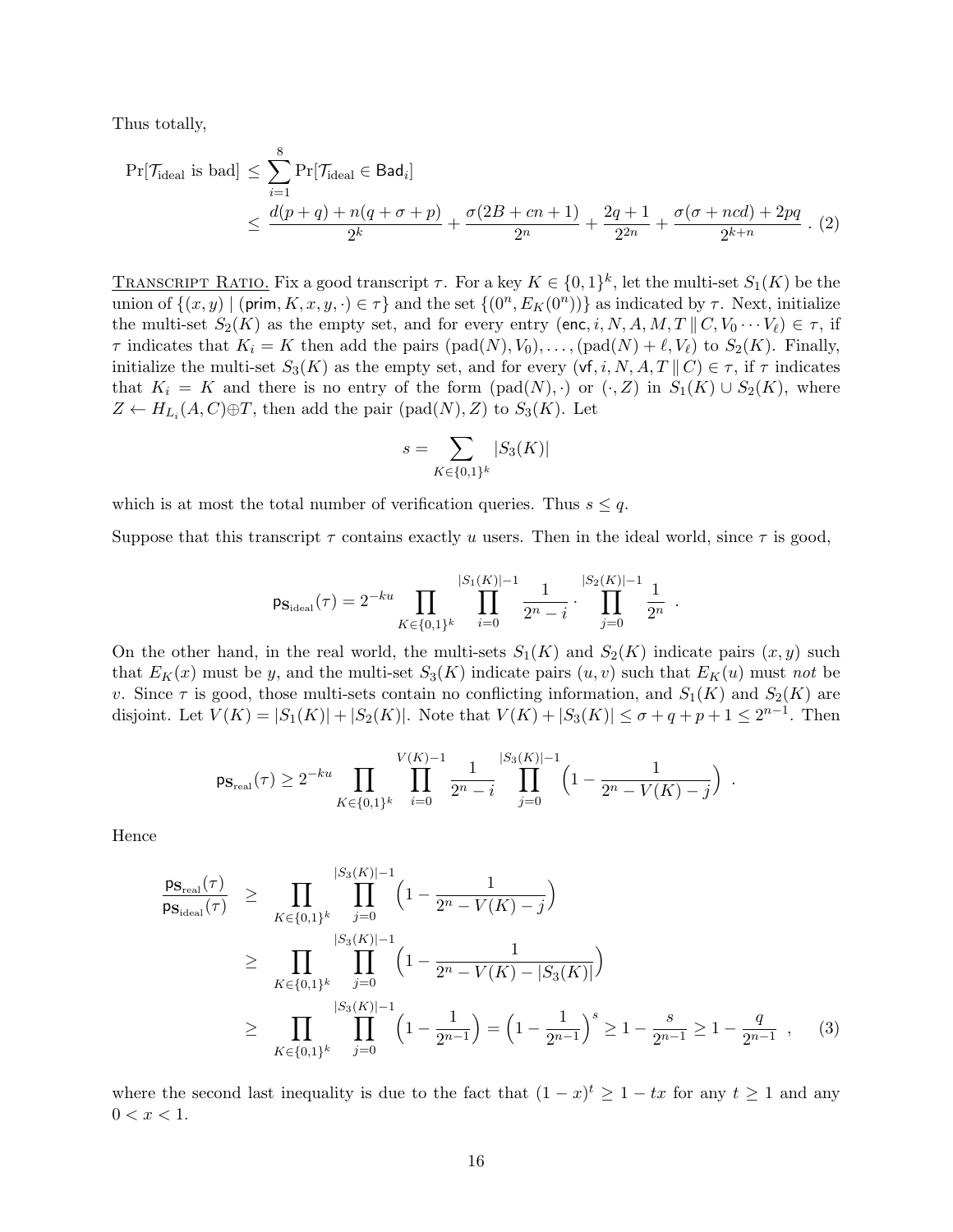| $procedure \mathcal{K}^*($                               | procedure $\mathcal{E}^*(K \mid J, N, A, M)$                                  | procedure $\mathcal{D}^*(K \mid J, N, A, C)$                              |
|----------------------------------------------------------|-------------------------------------------------------------------------------|---------------------------------------------------------------------------|
| $K \leftarrow \mathcal{K}$ $(t); J \leftarrow \{0,1\}^r$ | $\vert N^* \leftarrow N \oplus J; \ \ C \leftarrow \mathcal{E}(K, N^*, A, M)$ | $\vert N^* \leftarrow N \oplus J; M \leftarrow \mathcal{D}(K, N^*, A, C)$ |
| return $K \parallel J$                                   | $r$ return $C$                                                                | $\lceil \textbf{return } M \rceil$                                        |

<span id="page-16-1"></span>Figure 3: The XN transform to turn an AE scheme  $\Pi = (\mathcal{K}, \mathcal{E}, \mathcal{D})$  to another AE scheme  $\Pi^* =$  $(\mathcal{K}^*, \mathcal{E}^*, \mathcal{D}^*).$ 

WRAPPING UP. From Eq. [\(2\)](#page-15-0) and Eq. [\(3\)](#page-15-1), by using Lemma [2.1](#page-7-3) with  $\epsilon = 2q/2^n \leq 2\sigma/2^n$ ,

$$
\begin{array}{lcl}\mathbf{Adv}_{\mathsf{CAU}[H,E]}^{\mathrm{mu-ae}}(\mathcal{A})\\ \leq & \dfrac{d(p+q)+n(q+\sigma+p)}{2^{k}}+\dfrac{\sigma(2B+cn+3)}{2^{n}}+\dfrac{2q+1}{2^{2n}}+\dfrac{\sigma(\sigma+ncd)+2pq}{2^{k+n}}\\ \end{array}
$$

.

as claimed.

REMARKS. In TLS, an adversary can attempt at most one verification query per user, because a verification failure causes termination of the connection. One might wonder if the security of GCM can be improved in this restricted setting. In other words, we are interested in security of GCM against an adversary who, for each user, must make at most a verification query, and this verification query is made after all encryption queries for that particular user. However, any bound for such an adversary will continue to contain the bottleneck terms  $\frac{pd}{2^k}$  and  $\frac{\sigma B}{2^n}$ , as there are matching attacks that only use encryption and ideal-cipher queries. Thus in the restricted setting above, the bound can only be slightly improved at best.

# <span id="page-16-0"></span>4 RGCM and the XOR transform

In this section, we introduce the XN transform that turns an AE scheme Π into another AE scheme Π<sup>∗</sup> by randomizing the effective nonces via an XOR operation. The scheme RGCM can be viewed as  $XN(GCM)$ . We then reduce the mu security of  $\Pi^*$  under a generic adversary to that of  $\Pi$  under a strongly d-repeating adversary, where d is a small constant.

THE XN TRANSFORM. Let  $\Pi = (K, \mathcal{E}, \mathcal{D})$  be an AE scheme of nonce length r and key length k. Define the AE scheme  $\Pi^* = (\mathcal{K}^*, \mathcal{E}^*, \mathcal{D}^*)$  of nonce length r and key length  $k + r$  as in Fig. [3.](#page-16-1) For a key  $K \parallel J$  of  $\Pi^*$ , we refer to the subkey K the *encryption key*, and the subkey J as the *nonce* randomizer.

SECURITY GAIN VIA XN. We now reduce security of  $\Pi^* = XN(\Pi)$  under a generic adversary to that of Π under a strongly d-repeating adversary. This seems to be just a direct corollary of a generalized balls-into-bins result, where one throws q inter-dependent balls into  $2<sup>r</sup>$  bins as follows: (1) the marginal distribution of each ball is uniformly random, (2) balls of the same user must fall into different bins, and (3) balls of different users are independent. This balls-into-bins phenomenon is analyzed in Lemma [4.1](#page-16-2) below.

<span id="page-16-2"></span>**Lemma 4.1** Let  $0 < \epsilon < 1$  be a number, and let  $r \ge 1$  be an integer. Suppose that we throw  $q \leq 2^{(1-\epsilon)r}$  balls into  $2^r$  bins. Before each ball is thrown, it is associated with a user i. The marginal distribution of each ball is uniformly random, balls of the same user must fall into different bins, and balls of different users are independent. Let  $X$  be the random variable for the number of balls in the heaviest bin, and let  $d = \lfloor 1.5/\epsilon \rfloor - 1$ . Then

$$
\Pr[X > d] \le 2^{-r/2} \enspace .
$$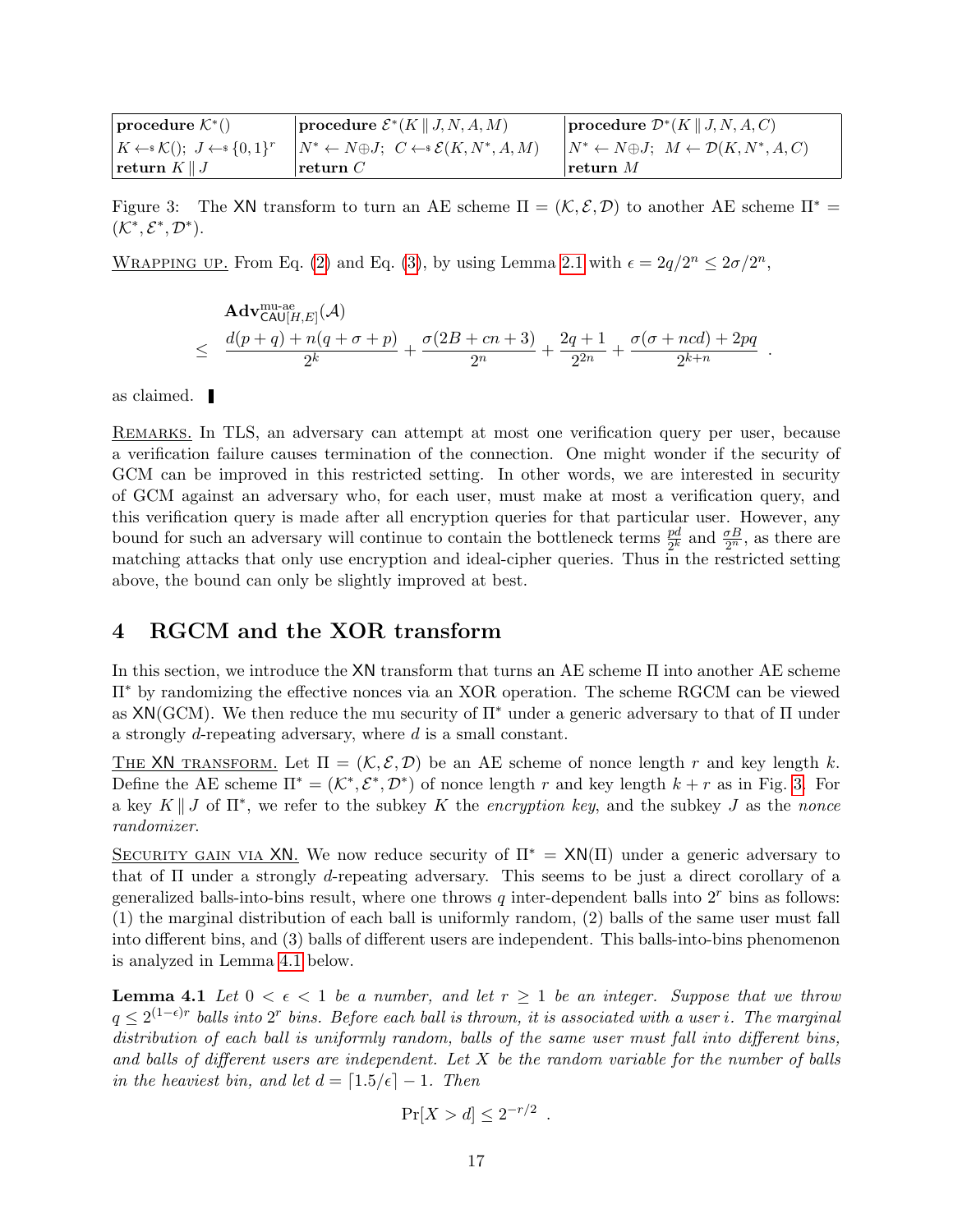**Proof:** Let  $s = d + 1 = \lfloor 1.5/\epsilon \rfloor$ . Since we throw q balls, there are

$$
\binom{q}{s} \leq \frac{q^s}{s!}
$$

sets of s balls. For each set, if it contains two balls of the same user then the balls in this set cannot be in the same bin. Otherwise, the balls in this set are thrown uniformly and independently, and thus the chance that they are in the same bin is  $2^{-r(s-1)}$ . By the union bound, the chance that there is a bin of s or more balls is at most

$$
\frac{q^s}{2^{r(s-1)}} \le \frac{2^{(1-\epsilon)rs}}{2^{r(s-1)}} = \frac{1}{2^{r(\epsilon s-1)}} \le \frac{1}{2^{r/2}}.
$$

This concludes the proof.

Back to the security gain via the XN transform, the analysis above however only holds if the adversary non-adaptively chooses its nonces. If the adversary is somehow able to adaptively learn the nonce randomizers via its queries, it can then repeat the effective nonces as often as it wishes. Theorem [4.2](#page-17-0) below refines the prior naive argument to handle adaptivity.

<span id="page-17-0"></span>**Theorem 4.2** Let E be a blockcipher that we will model as an ideal cipher. Let  $\Pi[E] = (\mathcal{K}, \mathcal{E}, \mathcal{D})$ be an AE scheme of nonce length r, and let  $\Pi^*[E] = \text{XN}(\Pi[E])$ . Fix  $0 < \epsilon < 1$ . Let A be an adversary attacking  $\Pi^*$  using at most  $q \leq 2^{(1-\epsilon)r}$  ENC queries. Then we can construct a strongly d-repeating adversary B of the same concrete query complexity as A, where  $d = \lfloor 1.5/\epsilon \rfloor - 1$ , such that

$$
\mathbf{Adv}_{\Pi^*[E]}^{\operatorname{mu-ae}}(\mathcal{A}) \leq \mathbf{Adv}_{\Pi[E]}^{\operatorname{mu-ae}}(\mathcal{B}) + \frac{1}{2^{r/2}}\enspace.
$$

**Proof:** Adversary  $\beta$  initializes a flag bad  $\leftarrow$  false and runs  $\mathcal A$  with direct access to its ideal cipher. For each encryption query  $(i, N, A, M)$  (respectively, verification query  $(i, N, A, C)$ ) of the latter, B initializes  $J_i \leftarrow s \{0,1\}^r$  if the string  $J_i$  is not defined, otherwise it uses the existing  $J_i$ , and then creates an effective nonce  $N^* \leftarrow N \oplus J_i$ . If B did use  $N^*$  for d other users previously, it'll set bad  $\leftarrow$  true, terminate A, and output 1. Otherwise, B queries  $C \leftarrow \text{Enc}(i, N^*, A, M)$  (respectively,  $VF(i, N^*, A, C)$ , and returns the answer to A. When A finishes (without being terminated prematurely) and outputs a bit b', adversary  $\beta$  will output the same bit. Note that  $\beta$  is strongly d-repeating, and for each individual user, if  $A$  does not repeat a nonce among encryption queries then  $\beta$  also does not repeat an effective nonce among encryption queries. Moreover,

<span id="page-17-2"></span>
$$
\Pr[\text{Real}_{\Pi[E]}^{\mathcal{B}} \Rightarrow 1] \ge \Pr[\text{Real}_{\Pi^*[E]}^{\mathcal{A}} \Rightarrow 1], \qquad (4)
$$

<span id="page-17-1"></span>because  $\mathcal B$  either outputs 1, or agrees with  $\mathcal A$ . Since game Rand $_{\Pi^*[E]}^{\mathcal A}$  and the game that  $\mathcal B$  simulates in its ideal world are identical until bad is set,

$$
\Pr[\text{Rand}^{\mathcal{B}}_{\Pi[E]} \Rightarrow 1] \le \Pr[\text{Rand}^{\mathcal{B}}_{\Pi[E]} \text{ sets } \text{bad}] + \Pr[\text{Rand}^{\mathcal{A}}_{\Pi^*[E]} \Rightarrow 1] . \tag{5}
$$

Subtracting Eq.  $(5)$  from Eq.  $(4)$  side by side, we obtain

$$
\mathbf{Adv}_{\Pi[E]}^{\text{mu-ae}}(\mathcal{B}) \geq \mathbf{Adv}_{\Pi^*[E]}^{\text{mu-ae}}(\mathcal{A}) - \Pr[\text{Rand}_{\Pi[E]}^{\mathcal{B}} \text{ sets bad}] \enspace .
$$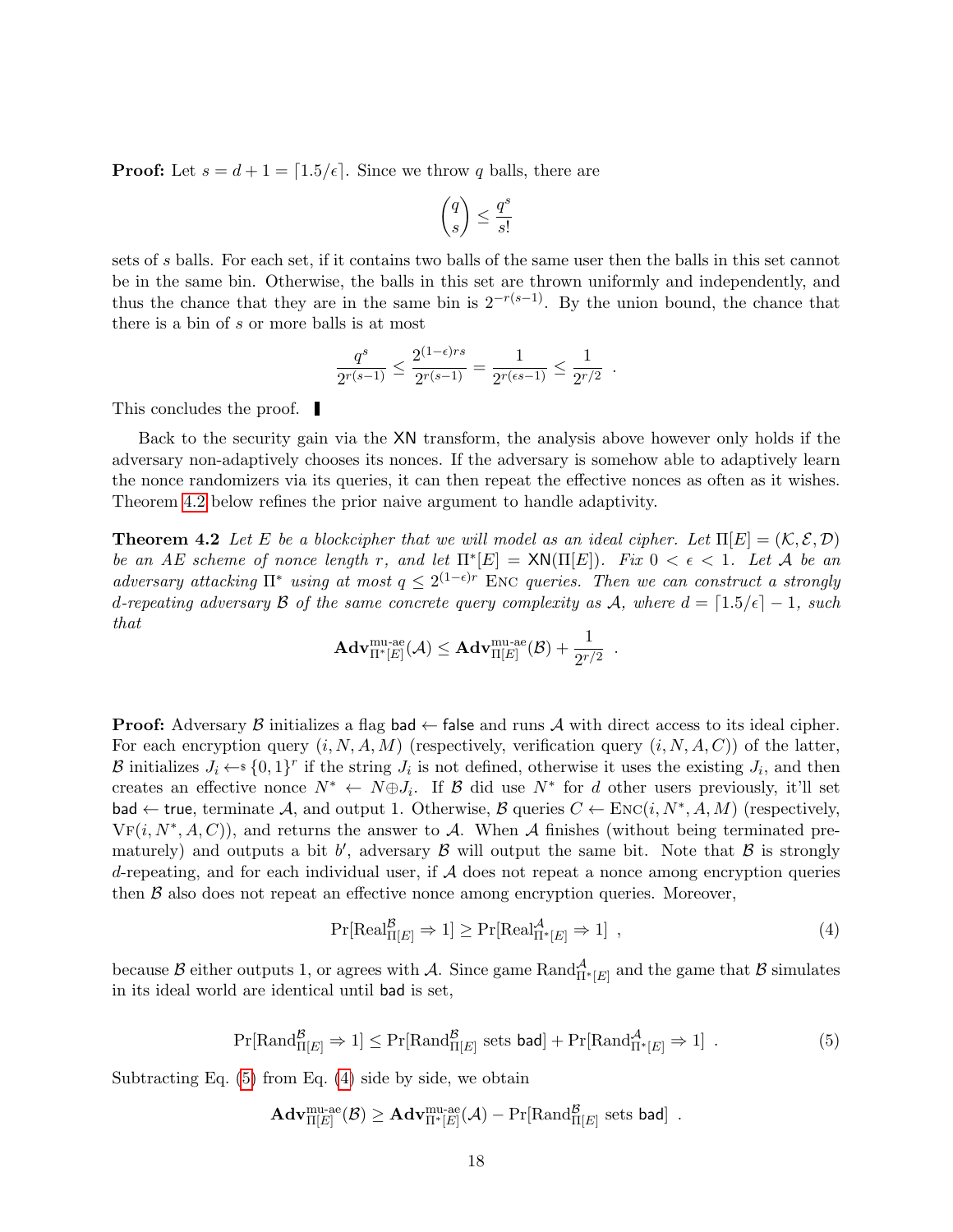<span id="page-18-4"></span>

| $ $ procedure $\mathcal{K}^*()$                                             | procedure $\mathcal{E}^*(K \mid J, N, A, M)$                                     | procedure $\mathcal{D}^*(K \mid J, N, A, C)$                                   |
|-----------------------------------------------------------------------------|----------------------------------------------------------------------------------|--------------------------------------------------------------------------------|
| $\vert K \leftarrow \mathcal{K}(\cdot); J \leftarrow \mathcal{S} \{0,1\}^t$ | $\vert N^* \leftarrow J \vert \vert N; \ C \leftarrow \mathcal{E}(K, N^*, A, M)$ | $\vert N^* \leftarrow J \vert \vert N; M \leftarrow \mathcal{D}(K, N^*, A, C)$ |
| return $K \parallel J$                                                      | Treturn $C$                                                                      | return $M$                                                                     |

<span id="page-18-1"></span>Figure 4: The CN transform to turn an AE scheme  $\Pi = (\mathcal{K}, \mathcal{E}, \mathcal{D})$  to another AE scheme  $\Pi^* =$  $(\mathcal{K}^*, \mathcal{E}^*, \mathcal{D}^*).$ 

It now suffices to show that  $Pr[Rand_{\Pi[E]}^{\mathcal{B}} \text{ sets bad}] \leq 2^{-r/2}$ . Recall that  $\mathcal B$  sets bad to true only if adversary  $A$  can force  $B$  to use some effective nonce across more than  $d$  users. However, in game Rand $_{\Pi[E]}^{\mathcal{B}}$ , the oracle answers are completely independent of the nonce randomizers  $J_i$  that B chooses. Hence one can view  $\text{Rand}_{\Pi[E]}^{\mathcal{B}}$  as  $\mathcal{A}$ 's throwing q balls into  $2^r$  bins where the throwing distribution is specified in Lemma [4.1,](#page-16-2) and bad is set only if some bin contains  $d$  or more balls. From Lemma [4.1,](#page-16-2)  $\text{Rand}_{\Pi[E]}^{\mathcal{B}}$  sets bad with probability at most  $2^{-r/2}$  as claimed.

SECURITY OF RGCM. Combining Theorem [4.2](#page-17-0) above with Theorem [3.1,](#page-8-2) we immediately obtain a strong security bound for  $\text{RCAU} = \text{XN}(\text{CAU})$ , which includes  $\text{RGCM}$  as a special case for  $c = 1.5$ ,  $r = 96$ ,  $n = 128$  and  $k \in \{128, 256\}.$ 

<span id="page-18-3"></span>**Theorem 4.3 (Mu-security of RCAU/RGCM)** Let  $E: \{0,1\}^k \times \{0,1\}^n \rightarrow \{0,1\}^n$  be a blockcipher that we will model as an ideal cipher, with  $k \ge n \ge 128$ . Let H be a c-AXU hash function, and let r be the nonce length. Fix a number  $0 < \epsilon < 1$ , and let  $d = \lfloor 1.5/\epsilon \rfloor - 1$ . Let A be an adversary attacking RCAU[H, E] using at most  $p \leq 2^{n-2}$  ideal-cipher queries,  $q \leq 2^{(1-\epsilon)r}$  encryption/verification queries of total block length at most  $\sigma$ , and the encryption queries are of at most B blocks per user. Then

$$
\begin{array}{lcl}\n\mathbf{Adv}_{\mathsf{RCA}\mathsf{U}[H,E]}^{\mathsf{nu-ae}}(\mathcal{A}) \\
&\leq& \frac{d(p+q)+n(q+\sigma+p)}{2^k}+\frac{\sigma(2B+cn+2)}{2^n}+\frac{2q+1}{2^{2n}}+\frac{\sigma(\sigma+ncd)+2pq}{2^{k+n}}+2^{-r/2}\n\end{array}.
$$

# <span id="page-18-0"></span>5 The Concatenation transform

In this section, we introduce the CN transform that turns an AE scheme Π into another AE scheme  $\Pi^*$  by randomizing the effective nonces by concatenating a random string. We then reduce the mu security of  $\Pi^*$  under a generic adversary to that of  $\Pi$  under a strongly d-repeating adversary. This transformation is used, for example, in the GCM scheme in TLS 1.2 and IPSec.

THE CN TRANSFORM. Let  $\Pi = (\mathcal{K}, \mathcal{E}, \mathcal{D})$  be an AE scheme of nonce length r and key length k. For a parameter  $t < r$ , define the AE scheme  $\Pi^* = (\mathcal{K}^*, \mathcal{E}^*, \mathcal{D}^*)$  of nonce length  $r - t$  and key length  $k + t$  as in Fig. [4.](#page-18-1) For a key  $K \parallel J$  of  $\Pi^*$ , we refer to the subkey K the *encryption key*, and the subkey *J* as the *nonce randomizer*.

SECURITY GAIN VIA CN. We now reduce security of  $\Pi^* = CN(\Pi)$  under a generic adversary to that of Π under a strongly d-repeating adversary. To prove this theorem, we need the following lemma whose proof is along the same lines as that of Lemma [3.4](#page-10-0) [\[7\]](#page-21-4) except with the assumption that  $t \geq 32$ instead of  $t \geq 128$ . We briefly recall the proof for completeness.

<span id="page-18-2"></span>**Lemma 5.1** Fix integers  $t \geq 32$ , and  $a, \ell \geq 2$ . Suppose that we throw  $q \leq a \cdot 2^t$  balls into  $2^t$  bins. The throws may be inter-dependent, but for each i-th throw, conditioning on the result of the prior throws, the conditional probability that the *i*-th ball falls into any particular bin is at most  $2^{1-t}$ . Then the chance that the heaviest bin contains  $\lceil \frac{alt}{2} \rceil$  or more balls is at most  $2^{-t(2\ell-1)}$ .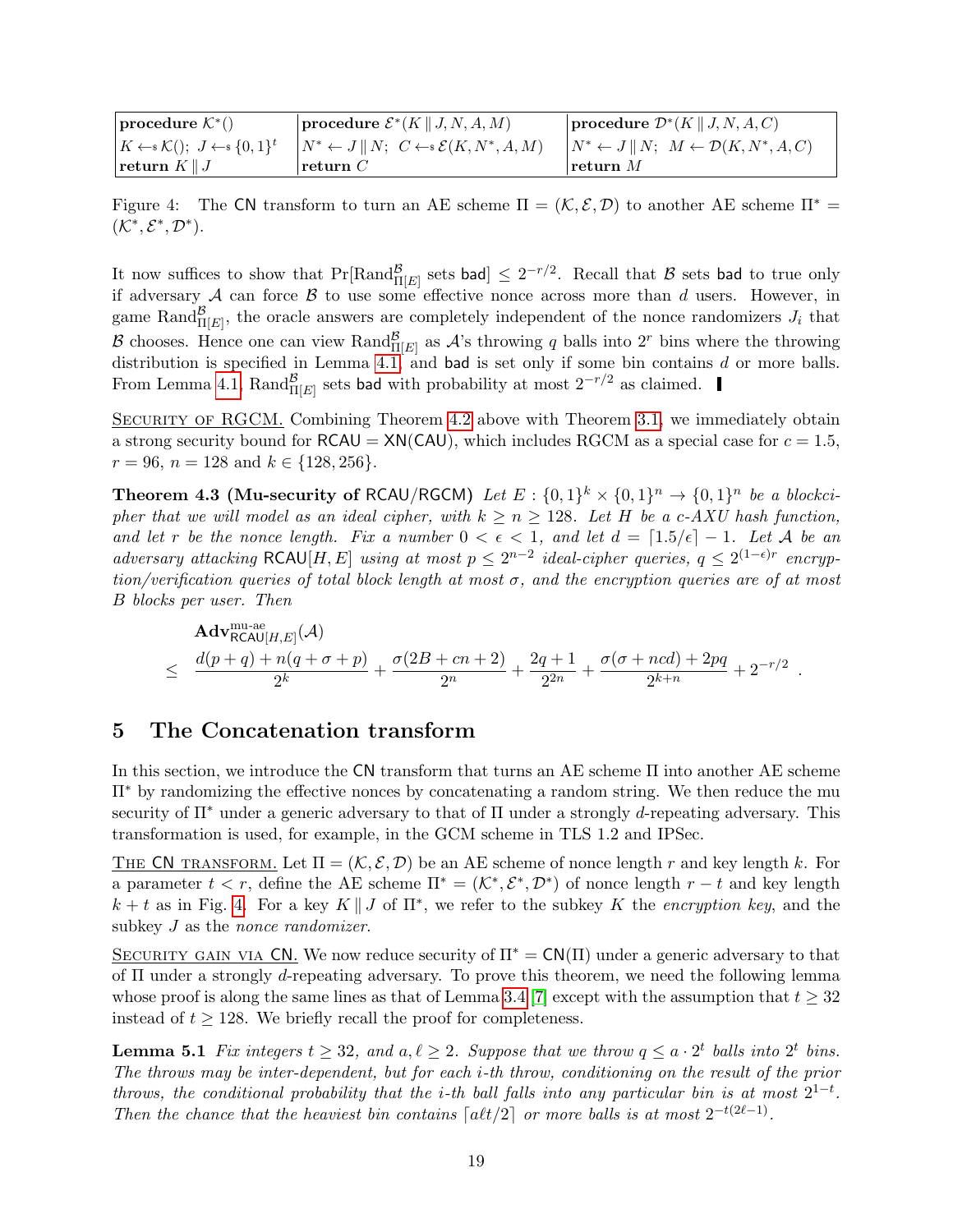**Proof:** Let  $s = t - 1$  and  $r = \lfloor a\ell t/2 \rfloor \geq 32a$ . There are

$$
\binom{q}{r}\leq \frac{q^r}{r!}
$$

sets of r balls out of the thrown q balls. For each set, the chance that all the balls are in the same bin is  $2^{-s(r-1)}$ . By the union bound, the chance that there is a bin of r or more balls is at most

$$
\frac{q^r}{r! \cdot 2^{s(r-1)}} \le \frac{(2a)^r 2^{rs}}{r! \cdot 2^{s(r-1)}} \le \frac{(2a)^r 2^s}{(r/e)^r}.
$$

The second inequality is due to the fact that  $n! \geq (n/e)^n$  for every integer  $n \geq 1$ . Further,

$$
\frac{(2a)^r 2^s}{(r/e)^r} \le \frac{2^t}{(16/e)^{\ell t}} \le 2^{-t(2\ell-1)}.
$$

The last inequality relies on the assumption that  $\ell > 2$ . This concludes the proof.

<span id="page-19-0"></span>We are now ready to prove Theorem [5.2.](#page-19-0)

**Theorem 5.2** Let E be a blockcipher that we will model as an ideal cipher. Let  $\Pi[E] = (\mathcal{K}, \mathcal{E}, \mathcal{D})$  be an AE scheme of nonce length r. Let  $\Pi^* [E] = \text{CN}(\Pi[E])$  have nonce length  $r - t$  where  $r > t \geq 32$ . Let A be an adversary attacking  $\Pi^*$  using at most q ENC queries. Then we can construct a strongly d-repeating adversary B of the same concrete query complexity as A, where  $d = \lceil qt/2^{t-1} \rceil$ , such that

$$
\mathbf{Adv}_{\Pi^*[E]}^{\mathrm{mu-ae}}(\mathcal{A}) \leq \mathbf{Adv}_{\Pi[E]}^{\mathrm{mu-ae}}(\mathcal{B}) + 2^{-7t} \enspace .
$$

**Proof of Theorem [5.2:](#page-19-0)** Adversary B initializes a flag bad  $\leftarrow$  false and runs A with direct access to its ideal cipher. For each encryption query  $(i, N, A, M)$  (respectively, verification query  $(i, N, A, C)$ ) of the latter, B initializes  $J_i \leftarrow \{0,1\}^t$  if the string  $J_i$  is not defined, otherwise it uses the existing  $J_i$ , and then creates an effective nonce  $N^* \leftarrow J_i \parallel N$ . If  $\mathcal{B}$  did use  $N^*$  for d other users previously, it'll set bad  $\leftarrow$  true, terminate A, and output 1. Otherwise, B queries  $C \leftarrow \text{Enc}(i, N^*, A, M)$ (respectively,  $\mathrm{V}\mathrm{F}(i, N^*, A, C)$ ), and returns the answer to A. When A finishes (without being terminated prematurely) and outputs a bit b', adversary  $\mathcal B$  will output the same bit. Note that  $\mathcal B$  is strongly d-repeating, and for each individual user, if  $A$  does not repeat a nonce among encryption queries then  $\beta$  also does not repeat an effective nonce among encryption queries. Moreover,

<span id="page-19-2"></span>
$$
\Pr[\text{Real}_{\Pi[E]}^{\mathcal{B}} \Rightarrow 1] \ge \Pr[\text{Real}_{\Pi^*[E]}^{\mathcal{A}} \Rightarrow 1], \qquad (6)
$$

<span id="page-19-1"></span>because  $\mathcal B$  either outputs 1, or agrees with  $\mathcal A$ . Since game Rand $_{\Pi^*[E]}^{\mathcal A}$  and the game that  $\mathcal B$  simulates in its ideal world are identical until bad is set,

$$
\Pr[\text{Rand}^{\mathcal{B}}_{\Pi[E]} \Rightarrow 1] \le \Pr[\text{Rand}^{\mathcal{B}}_{\Pi[E]} \text{ sets } \text{bad}] + \Pr[\text{Rand}^{\mathcal{A}}_{\Pi^*[E]} \Rightarrow 1] . \tag{7}
$$

Subtracting Eq.  $(7)$  from Eq.  $(6)$  side by side, we obtain

$$
\mathbf{Adv}_{\Pi[E]}^{\text{mu-ae}}(\mathcal{B}) \geq \mathbf{Adv}_{\Pi^*[E]}^{\text{mu-ae}}(\mathcal{A}) - \Pr[\text{Rand}_{\Pi[E]}^{\mathcal{B}} \text{ sets bad}] \enspace .
$$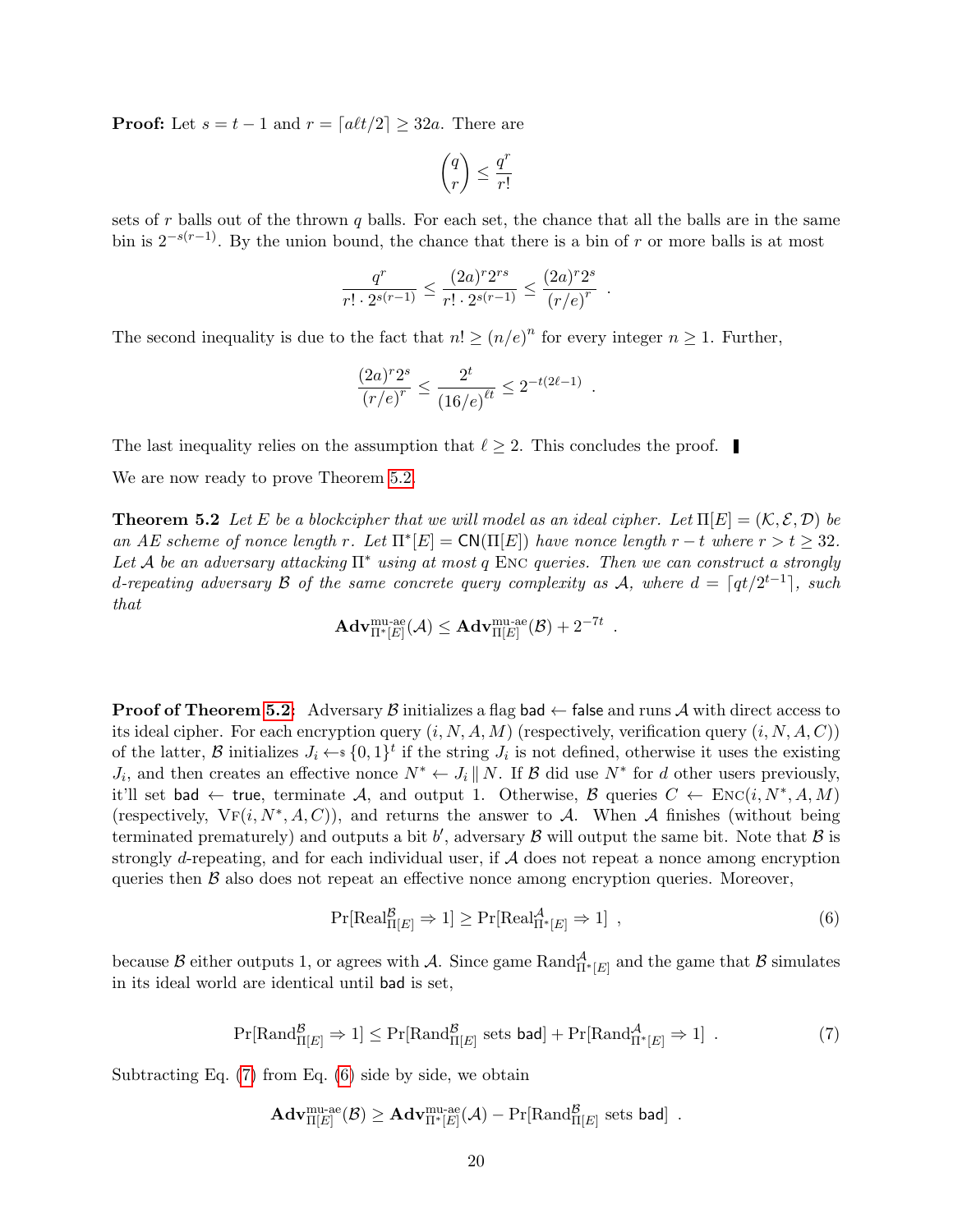<span id="page-20-2"></span>It now suffices to show that  $Pr[Rand_{\Pi[E]}^{\mathcal{B}}]$  sets bad]  $\leq 2^{-7t}$ . Recall that  $\mathcal{B}$  sets bad to true only if adversary  $A$  can force  $B$  to use some effective nonce across more than  $d$  users. However, in game Rand $_{\Pi[E]}^{\mathcal{B}}$ , the oracle answers are completely independent of the nonce randomizers  $J_i$  that B chooses. Hence one can view  $\text{Rand}_{\Pi[E]}^{\mathcal{B}}$  as  $\mathcal{A}$ 's throwing q balls into  $2^t$  bins and bad is set only if some bin contains d or more balls. Then,  $\text{Rand}_{\Pi[E]}^{\mathcal{B}}$  sets bad with probability at most  $2^{-7t}$  by Lemma [5.1](#page-18-2) by setting  $\ell = 4$  in the lemma.

Combining Theorem [5.2](#page-19-0) above with Theorem [3.1,](#page-8-2) we immediately obtain a strong security bound for CGCM which we define as  $CGCM = CN(CAU)$ .

<span id="page-20-1"></span>**Theorem 5.3 (mu-security of CN(CAU))** Let  $E: \{0,1\}^k \times \{0,1\}^n \rightarrow \{0,1\}^n$  be a blockcipher that we will model as an ideal cipher, with  $k \ge n \ge 128$ . Let H be a c-AXU hash function. Let the key length of CGCM be  $k + t$  and nonce length be  $r - t$  with  $r > t \geq 32$ . Let A be an adversary attacking CGCM[H, E] using at most  $p \leq 2^{n-2}$  ideal-cipher queries, q encryption/verification queries of total block length at most  $\sigma$ , and the encryption queries are of at most B blocks per user. Let  $d = \lceil qt/2^{t-1} \rceil$ . Then

$$
\mathbf{Adv}^{\text{mu-ae}}_{\mathsf{CGCM}[H,E]}(\mathcal{A}) \leq \frac{d(p+q) + n(q+\sigma+p)}{2^k} + \frac{\sigma(2B+cn+2)}{2^n} + \frac{2q+1}{2^{2n}} + \frac{\sigma(\sigma + ncd) + 2pq}{2^{k+n}} + 2^{-7t}.
$$

COMPARING RGCM AND CGCM. For concreteness, consider the setting in which an adversary can encrypt at most  $B = 2^{40}$  blocks per user. Under TLS 1.2 and IPSec, 4 bytes of a nonce would be a random salt and remain fixed for an entire session, whereas the remaining 8 bytes would be implemented as a counter. Thus for CGCM in TLS 1.2 and IPSec, for  $d = 32 \cdot \lceil q/2^{31} \rceil \approx q/2^{26}$  and  $n = 128$ . The resulting bound is  $\frac{pq+q^2}{2^{154}}$  $\frac{q+q^2}{2^{154}}+\frac{\sigma}{2^8}$  $\frac{\sigma}{2^{86}}$ , which is much stronger than the bound  $\frac{pq+\sigma^2}{2^{128}}$  $\frac{q+\sigma^2}{2^{128}}$  in prior works [\[5,](#page-21-5) [13\]](#page-22-4). Still, in the same setting, RGCM is much better: using  $d = 14$  (meaning that q is required to be smaller than  $2^{72}$ ), the advantage of the adversary is about  $\frac{p}{2^{120}} + \frac{\sigma}{2^8}$  $\frac{\sigma}{2^{86}}.$ 

Discussion. Recall that our security definition requires that nonces for each individual must be distinct. In TLS 1.2, however, one might implement nonces as 64-bit random strings. To capture security for this setting, one can relax our security definition by allowing adversaries to repeat nonces for some users, with probability at most  $\varepsilon$ . In the case of TLS 1.2, one can pick  $\varepsilon = \frac{\sigma B}{264}$  $\frac{\sigma B}{2^{64}}$ . Next, for any AE scheme  $\Pi$  and for an adversary A who repeats nonces for some user with probability  $\varepsilon$ , one can easily construct an adversary  $\mathcal B$  who is nonce-respecting, such that  $\mathbf{Adv}_{\Pi}^{\text{mu-ae}}(\mathcal A)\leq \mathbf{Adv}_{\Pi}^{\text{mu-ae}}(\mathcal B)+\varepsilon.$ Thus the security of CGCM with random nonces can be bounded by the formula in Theorem [5.3](#page-20-1) plus an additional term  $\frac{\sigma B}{2^{64}}$ .

# <span id="page-20-0"></span>6 Security with Public Salting

In both the  $XN$  and  $CN$  transforms in the previous sections, the nonce randomizer (or salt)  $J$  is part of the secret key. This reflects transformations actually used in practice. However, in general, the secrecy of the nonce randomized is unnecessary for mu security. We observe here that as long as the nonces are not chosen arbitrarily by the adversary one can guarantee mu security even when the nonces are made public, and security of such schemes can be described in terms of an appropriate d-repeating adversary.

An example. Somewhat informally, imagine that we are in a scenario where each user picks a nonce randomizer  $J_i \in \{0,1\}^r$ . Then, the nonce of the c-th message sent by user i is in particular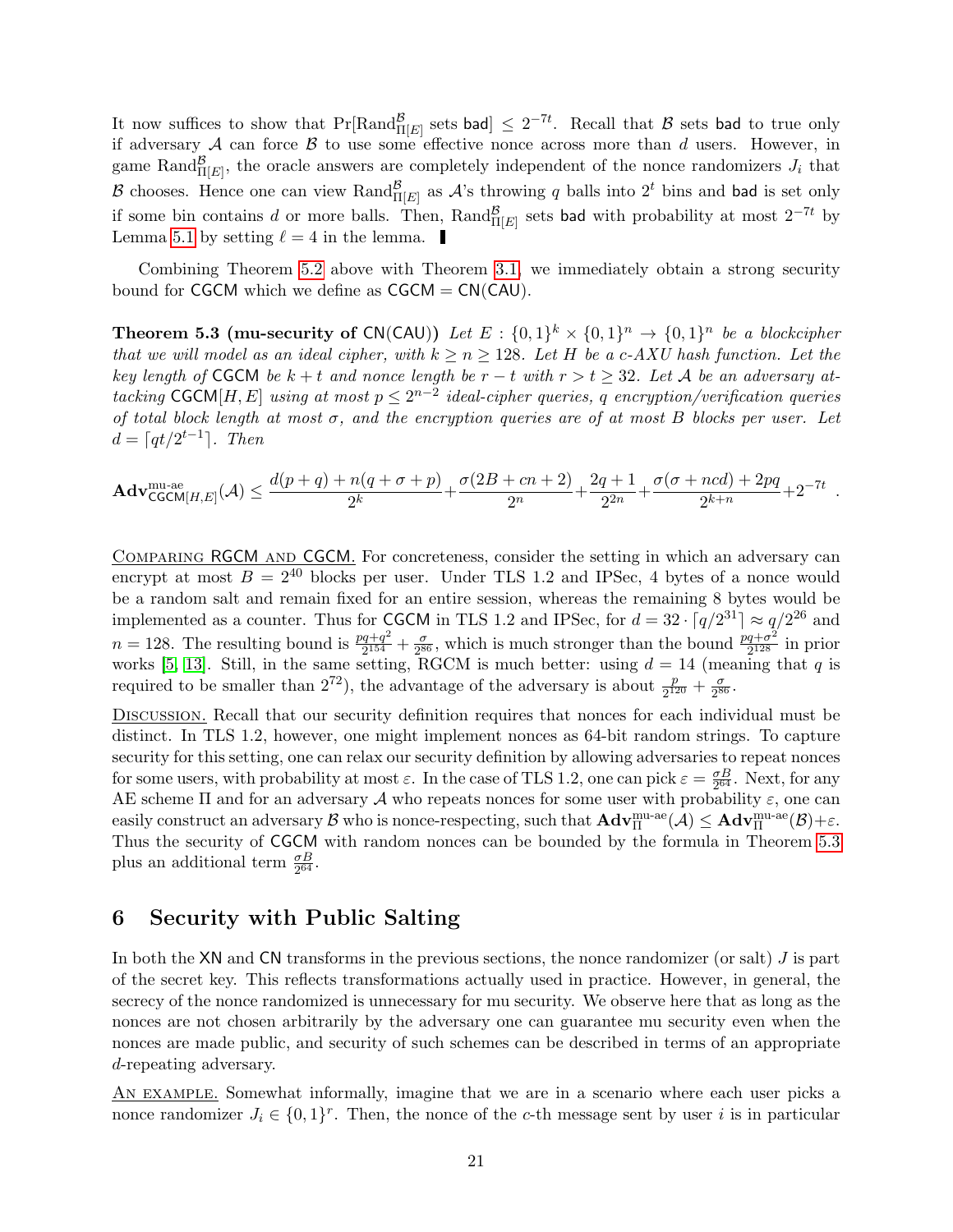$J_i \oplus c$ , and is sent along with the message. More generally, the XOR can be replaced by any operator  $\boxplus$  such that  $(\{0,1\}^r, \boxplus)$  is an abelian group.

Our formalism allows us to capture this scenario by restricting ourselves to d-repeating adversaries  $A$  (for an appropriate d) which only invoke the encryption oracle with queries of the form  $Enc(i, J_i \boxplus c_i, A, M)$ , where  $c_i$  is a counter increased each time a message is encrypted for user i. Note that we allow here  $A$  to make unrestricted verification queries, exploiting the full power of our model – this is consistent with the fact that a person-in-the-middle attacker may attempt to inject ciphertexts with arbitrary nonces.

In particular, by an argument similar to that of Lemma [4.1,](#page-16-2) if such  $\mathcal A$  makes at most  $q \leq 2^{(1-\epsilon)r}$ encryption/verification queries, it is d-repeating for  $d = \lfloor 1.5/\epsilon \rfloor - 1$  except with probability  $2^{-r/2}$ . Thus, for CAU, the mu security with respect to such  $A$  follows from Theorem [3.1,](#page-8-2) and is such that

$$
\mathbf{Adv}_{\Pi[H,E]}^{\text{mu-ae}}(\mathcal{A}) \le \frac{d(p+q) + n(q+\sigma+p)}{2^k} + \frac{\sigma(2B+cn+2)}{2^n} + \frac{2q+1}{2^{2n}} + \frac{\sigma(\sigma+ncd)+2pq}{2^{k+n}} + 2^{-r/2}.
$$

This is the same bounds as that obtained for RGCM in Theorem [4.3.](#page-18-3) In particular, this means that we can obtain the same security for GCM without keeping any part of the nonces secret and hence potentially saving on key length.

### <span id="page-21-0"></span>Acknowledgments

We thank the CCS reviewers for their insightful comments, and Kenny Paterson and Eric Rescorla for providing very useful information on the TLS protocol.

### References

- <span id="page-21-6"></span>[1] M. Baugher, D. McGrew, M. Naslund, E. Carrara, and K. Norrman. The Secure Real-time Transport Protocol (SRTP). Internet-draft, Internet Engineering Task Force, 2004. [4](#page-3-1)
- <span id="page-21-3"></span>[2] M. Bellare, D. J. Bernstein, and S. Tessaro. Hash-function based PRFs: AMAC and its multi-user security. In M. Fischlin and J.-S. Coron, editors, EUROCRYPT 2016, Part I, volume 9665 of LNCS, pages 566–595. Springer, Heidelberg, May 2016. [3](#page-2-3)
- <span id="page-21-2"></span>[3] M. Bellare, A. Boldyreva, and S. Micali. Public-key encryption in a multi-user setting: Security proofs and improvements. In B. Preneel, editor, EUROCRYPT 2000, volume 1807 of LNCS, pages 259–274. Springer, Heidelberg, May 2000. [3](#page-2-3)
- <span id="page-21-8"></span>[4] M. Bellare and V. T. Hoang. Identity-based format-preserving encryption. In B. M. Thuraisingham, D. Evans, T. Malkin, and D. Xu, editors, ACM CCS 17, pages 1515–1532. ACM Press, Oct. / Nov. 2017. [10](#page-9-2)
- <span id="page-21-5"></span>[5] M. Bellare and B. Tackmann. The multi-user security of authenticated encryption: AES-GCM in TLS 1.3. In M. Robshaw and J. Katz, editors, CRYPTO 2016, Part I, volume 9814 of LNCS, pages 247–276. Springer, Heidelberg, Aug. 2016. [3,](#page-2-3) [4,](#page-3-1) [5,](#page-4-2) [6,](#page-5-1) [8,](#page-7-4) [21](#page-20-2)
- <span id="page-21-1"></span>[6] E. Biham. How to decrypt or even substitute DES-encrypted messages in 2<sup>28</sup> steps. Inf. Process. Lett., pages 117–124, 2002. [3](#page-2-3)
- <span id="page-21-4"></span>[7] P. Bose, V. T. Hoang, and S. Tessaro. Revisiting AES-GCM-SIV: Multi-user security, faster key derivation, and better bounds. In EUROCRYPT 2018, 2018. [3,](#page-2-3) [4,](#page-3-1) [5,](#page-4-2) [11,](#page-10-1) [19](#page-18-4)
- <span id="page-21-7"></span>[8] S. Chen and J. P. Steinberger. Tight security bounds for key-alternating ciphers. In P. Q. Nguyen and E. Oswald, editors, EUROCRYPT 2014, volume 8441 of LNCS, pages 327–350. Springer, Heidelberg, May 2014. [8](#page-7-4)